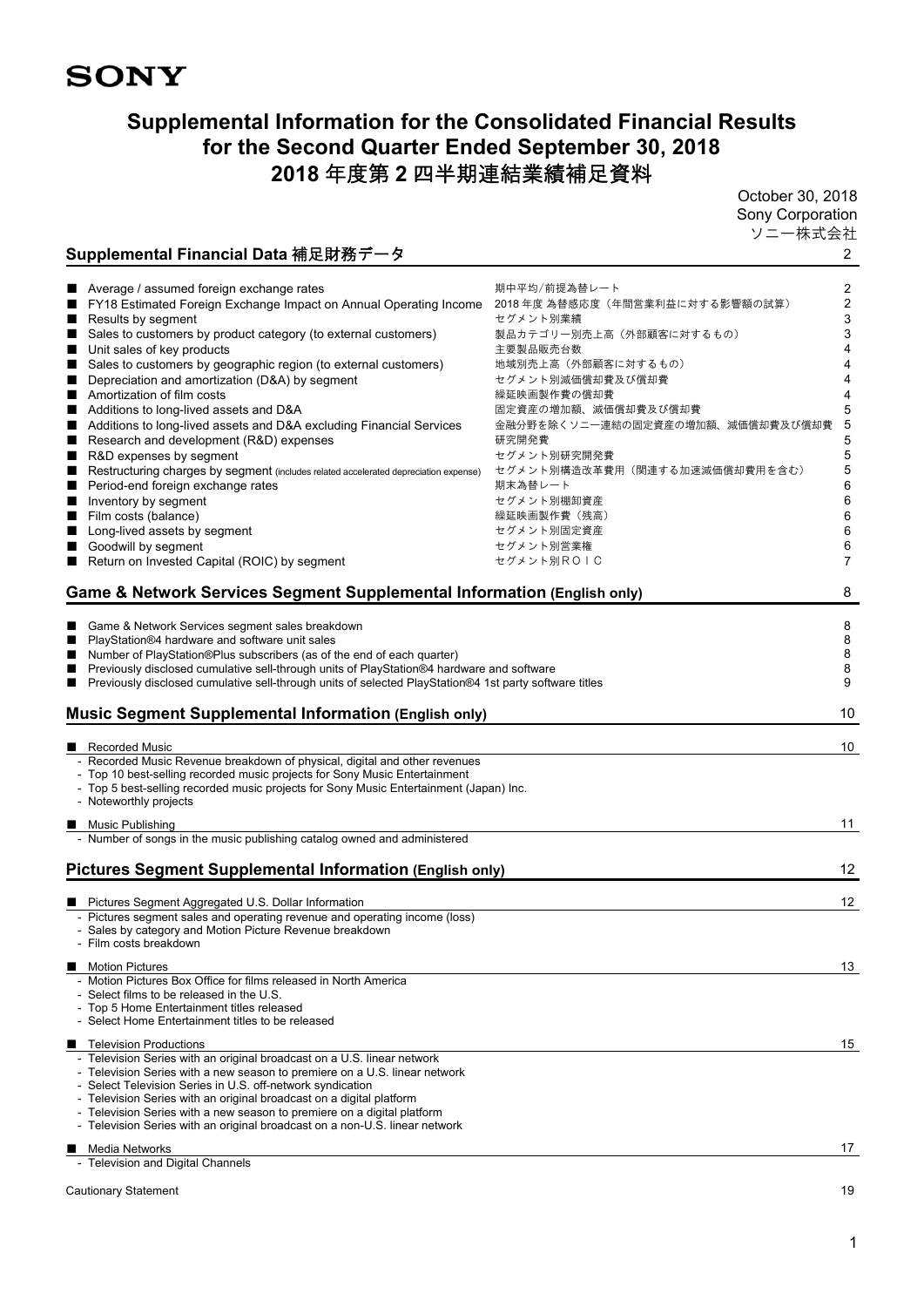# **Supplemental Financial Data 補足財務デ-**

The data and terminology hereinafter are presented in accordance with generally accepted accounting principles in the United States of America ("U.S. GAAP"). For further detail on terminology, please refer to the notes to the Consolidated Financial Statements on page F-13 and afterwards in Sony's Form 20-F for the fiscal year ended March 31, 2018. A footnote is added where non-U.S. GAAP data is presented.

#### Definitions of abbreviated names in the charts below are the following:

| Official Names                       | <b>Abbreviated Names</b> | Official Names                       | <b>Abbreviated Names</b> |
|--------------------------------------|--------------------------|--------------------------------------|--------------------------|
| Game & Network Services segment      | G&NS                     | Corporate                            | Corp.                    |
| Home Entertainment & Sound segment   | HE&S                     | Corporate and elimination            | Corp. Elim.              |
| Imaging Products & Solutions segment | IP&S                     | All Other, Corporate and elimination | All Other, Corp.         |
| Mobile Communications segment        | МC                       | Consolidated Total                   | Cons. Total              |
| Semiconductors segment               | Semicon                  | Operating income                     | Οl                       |
| <b>Financial Services segment</b>    | Financial                | Property, plant and equipment        | PP&E                     |

The data hereinafter is presented in accordance with the most recent alignment of the Segments and Categories (product categories containing sales to external customers). For details on the segmentation, please refer to Financial Statements and Consolidated Financial Results on page F-11 for the Second Quarter Ended September 30, 2018

#### ■ Average / assumed foreign exchange rates 期中平均/前提為替レート

| (Yen)                 |             |       |       | <b>FY17</b> |       |           |       |       | <b>FY18</b> |    | FY18 Jul  | FY18 Oct                               |                                        |
|-----------------------|-------------|-------|-------|-------------|-------|-----------|-------|-------|-------------|----|-----------|----------------------------------------|----------------------------------------|
|                       | <b>FY16</b> | Q1    | Q2    | Q3          | Q4    | <b>FY</b> | Q1    | Q2    | Q3          | Q4 | <b>FY</b> | Assumption <sup>1</sup><br>$(Q2 - Q4)$ | Assumption <sup>1</sup><br>$(Q3 - Q4)$ |
| <b>USD</b>            | 108.4       | 111 1 | 1110  | 113.0       | 108.4 | 110.9     | 109.1 | 111.5 |             |    |           | 110                                    | 112                                    |
| <b>EUR</b>            | 118.8       | 122.1 | 130.4 | 133.0       | 133.2 | 129.7     | 130.1 | 129.7 |             |    |           | 127                                    | 132                                    |
| <b>Brazilian Real</b> | 32.9        | 34.6  | 35.1  | 34.8        | 33.4  | 34.5      | 30.4  | 28.3  |             |    |           | 28.7                                   | 27.5                                   |
| Chinese Yuan          | 16.1        | 16.2  | 16.6  | 17.1        | 17.1  | 16.8      | 17.1  | 16.4  |             |    |           | 16.7                                   | 16.4                                   |
| Indian Rupee          | 1.63        | 1.74  | 1.74  | .76         | 1.70  | 1.73      | . 64  | 1.60  |             |    |           | 1.61                                   | 1.55                                   |
| <b>Russian Ruble</b>  | 1.73        | 1.95  | 1.88  | 1.93        | 1.91  | 1.92      | 1.76  | 1.70  |             |    |           | 1.76                                   | 1.69                                   |

#### ■ FY18 Estimated Foreign Exchange Impact on Annual Operating Income 2018 年度 為替感応度(年間営業利益に対する影響額の試算)

| (Billion yen)                                                  |            | 1 yen appreciation against | 1% yen appreciation against             |
|----------------------------------------------------------------|------------|----------------------------|-----------------------------------------|
|                                                                | <b>USD</b> | <b>EUR</b>                 | Emerging market Currencies <sup>2</sup> |
| G&NS                                                           | $+3.0$     | $-2.5$                     |                                         |
| HE&S                                                           | $+3.5$     | $-1.0$                     |                                         |
| IP&S                                                           | $-0.5$     | $-0.5$                     | N/A                                     |
| MC <sup>3</sup>                                                | $+3.0$     | $-0.5$                     |                                         |
| Semicon                                                        | $-5.0$     | slightly negative          |                                         |
| Electronics total <sup>4</sup>                                 | $+3.5$     | $-5.0$                     | $-3.5$                                  |
|                                                                |            |                            |                                         |
| Entertainment total <sup>5</sup><br>(Pictures and Music total) | $-1.0$     | N/A                        | N/A                                     |

<sup>&</sup>lt;sup>1</sup> Assumed foreign exchange rates are based on company forecast.<br><sup>2</sup> Emerging market currencies include Brazilian real, Chinese yuan, Indian rupee and Russian ruble.

 $\overline{3}$ The MC segment has entered into its own foreign exchange hedging transactions. The impact of those transactions is not included in the above numbers.<br>Electronics total includes the G&NS, HE&S, IP&S, MC and Semicon segments

This is the estimated impact when converting the U.S. dollar aggregated results of Sony Pictures Entertainment Inc. ("SPE"), Sony Music Entertainment and

Sony/ATV Music Publishing into Japanese yen. The impact of converting the non-U.S. dollar results of these three entities into U.S. dollars during the aggregation process is not reflected in the above numbers.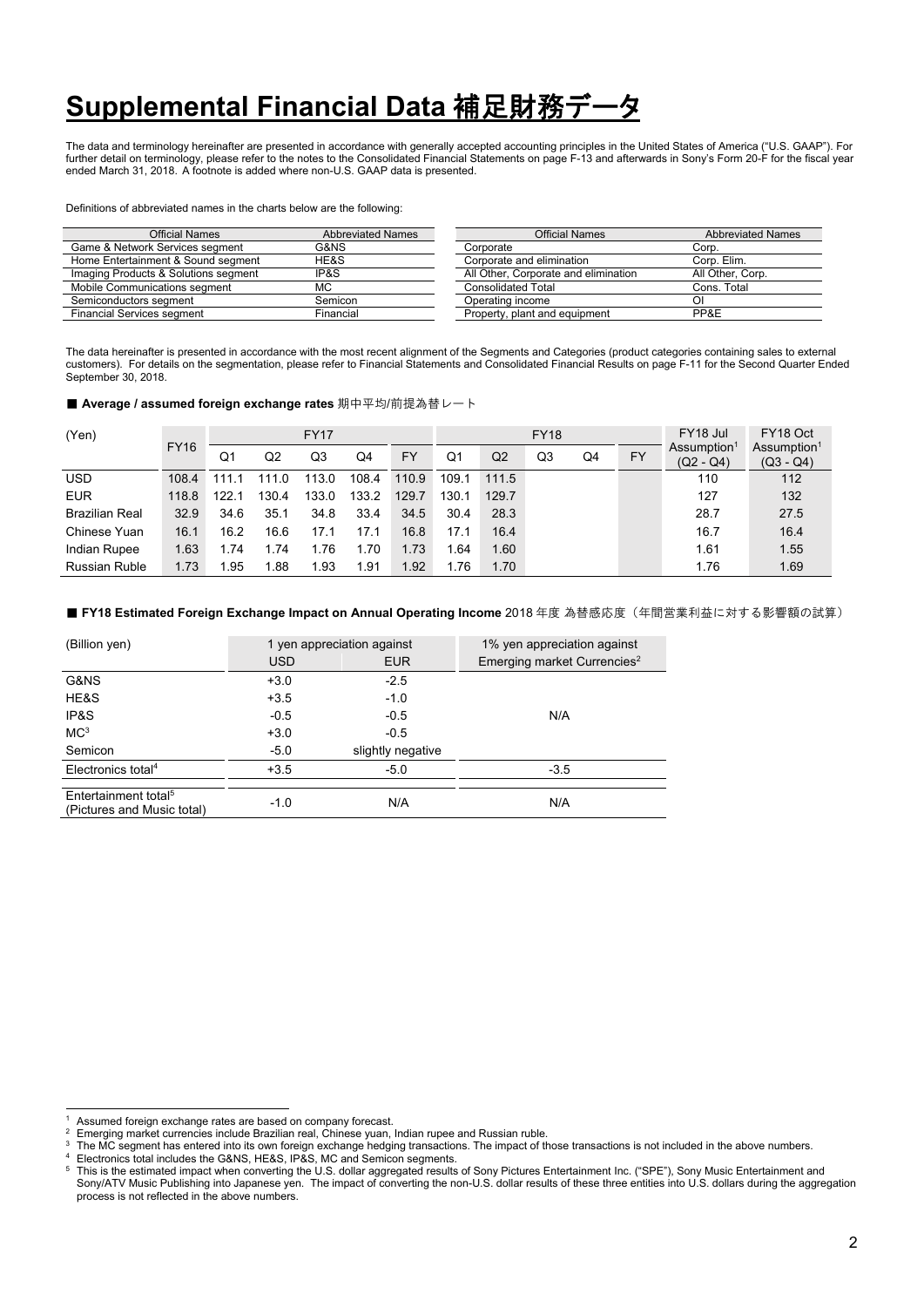#### ■ Results by segment セグメント別業績

| (Millions of yen) |                | <b>FY16</b> |                |           | <b>FY17</b>                                       |           |            |                |                     |                | <b>FY18</b>    |              |              |
|-------------------|----------------|-------------|----------------|-----------|---------------------------------------------------|-----------|------------|----------------|---------------------|----------------|----------------|--------------|--------------|
|                   |                |             | Q <sub>1</sub> | Q2        | Q <sub>3</sub>                                    | Q4        | <b>FY</b>  | Q <sub>1</sub> | Q2                  | Q <sub>3</sub> | Q <sub>4</sub> | Jul FCT      | Oct FCT      |
|                   | Sales          | 1,649,799   | 348,062        | 433,204   | 717,966                                           | 444,580   | 1,943,812  | 472,101        | 550,065             |                |                | 2,180,000    | 2,350,000    |
| G&NS              | $\overline{O}$ | 135,553     | 17,733         | 54,750    | 85,364                                            | 19,631    | 177,478    | 83,450         | 90,622              |                |                | 250,000      | 310,000      |
|                   | Sales          | 647,658     | 168,572        | 206,566   | 218,429                                           | 206,428   | 799,995    | 181,471        | 203,856             |                |                | 760,000      | 820,000      |
| Music             | O <sub>l</sub> | 75,798      | 25,022         | 32,514    | 39,342                                            | 30,908    | 127,786    | 32,104         | 31,501              |                |                | 115,000      | 230,000      |
|                   | Sales          | 903,129     | 205,811        | 244,003   | 260,317                                           | 300,936   | 1,011,067  | 175,081        | 240,871             |                |                | 990,000      | 1,000,000    |
| Pictures          | O <sub>1</sub> | $-80,521$   | $-9,497$       | 7,696     | 10,489                                            | 32,422    | 41,110     | $-7,601$       | 23,535              |                |                | 44,000       | 50,000       |
|                   | Sales          | 1,039,004   | 256,867        | 300,933   | 429,847                                           | 235,086   | 1,222,733  | 272,087        | 274,938             |                |                | 1,150,000    | 1,150,000    |
| HE&S              | $\overline{O}$ | 58,504      | 22,583         | 24,387    | 46,213                                            | $-7,342$  | 85,841     | 17,391         | 24,457              |                |                | 86,000       | 86,000       |
|                   | Sales          | 579,633     | 155,635        | 156,720   | 181,102                                           | 162,435   | 655,892    | 164,202        | 163,891             |                |                | 670,000      | 680,000      |
| IP&S              | O <sub>l</sub> | 47,257      | 23,204         | 18,870    | 25,982                                            | 6,868     | 74,924     | 26,077         | 21,813              |                |                | 78,000       | 81,000       |
|                   | Sales          | 759,145     | 181,187        | 172,041   | 217,543                                           | 152,971   | 723,742    | 132,507        | 117,821             |                |                | 610,000      | 510,000      |
| МC                | O <sub>l</sub> | 10,164      | 3,616          | $-2,453$  | 15,801                                            | $-44,600$ | $-27,636$  | $-10,758$      | $-29,814$           |                |                | $-30,000$    | $-95,000$    |
|                   | Sales          | 773,123     | 204,261        | 228,363   | 250,930                                           | 166,456   | 850,010    | 202,239        | 254,446             |                |                | 890,000      | 910,000      |
| Semicon           | O <sub>1</sub> | $-7,811$    | 55,442         | 49,370    | 60,558                                            | $-1,347$  | 164,023    | 29,137         | 47,928              |                |                | 120,000      | 140,000      |
|                   | Revenue        | ,087,504    | 303,160        | 279,224   | 373,271                                           | 272,722   | ,228,377   | 335,205        | 353,453             |                |                | 1,270,000    | 1,270,000    |
| Financial         | O <sub>1</sub> | 166,424     | 46,223         | 36,599    | 56,287                                            | 39,838    | 178,947    | 40,581         | 39,160              |                |                | 170,000      | 170,000      |
|                   | Sales          | 450,450     | 109,240        | 112,820   | 108,582                                           | 76,532    | 407,174    | 82,924         | 89,118              |                |                | N.A.         | N.A.         |
| All Other         | O <sub>1</sub> | $-29,585$   | $-8,231$       | $-28$     | 2,255                                             | $-17,526$ | $-23,530$  | 294            | 5,042               |                |                | $-163,000^6$ | $-102,000^6$ |
| Corp.             | Sales          | $-286, 195$ | $-74,682$      | $-71,343$ | $-85,670$                                         | $-67,125$ | $-298,820$ | $-64,193$      | $-65,699$           |                |                | N.A.         | N.A.         |
| Elim.             | O <sub>1</sub> | $-87,081$   | $-18,484$      | $-17,477$ | 8,546                                             | $-36,668$ | $-64,083$  | $-15,669$      | $-14,733$           |                |                |              |              |
| Cons.             | Sales          | 7,603,250   |                |           | 1,858,113 2,062,531 2,672,317 1,951,021 8,543,982 |           |            |                | 1,953,624 2,182,760 |                |                | 8,600,000    | 8,700,000    |
| Total             | O <sub>1</sub> | 288,702     | 157,611        | 204,228   | 350,837                                           | 22,184    | 734,860    | 195,006        | 239,511             |                |                | 670,000      | 870,000      |

For reference: G&NS Operating Income if timing of internal royalty recognition was consistent between subsidiaries ご参考:内部ロイヤリティの認識タイミングが子会社間で一致していたと仮定した場合の G&NS の営業利益

G&NS OI 135,553 22,865 49,618

■ Sales to customers by product category (to external customers) 製品カテゴリー別 売上高(外部顧客に対するもの)

| (Millions of yen)             |             |                                                                                 |         | <b>FY17</b>    |          |           |         |         | <b>FY18</b> |    |           |
|-------------------------------|-------------|---------------------------------------------------------------------------------|---------|----------------|----------|-----------|---------|---------|-------------|----|-----------|
|                               | <b>FY16</b> | Q1                                                                              | Q2      | Q <sub>3</sub> | Q4       | <b>FY</b> | Q1      | Q2      | Q3          | Q4 | <b>FY</b> |
| G&NS                          | 1,581,568   | 323,051                                                                         | 414,255 | 681,649        | 429,343  | 1,848,298 | 449,980 | 535,754 |             |    |           |
| <b>Network</b>                | 714,924     | 195,302                                                                         | 222,986 | 300,407        | 314,497  | 1,033,192 | 300,386 | 334,264 |             |    |           |
| Hardware and Other            | 866,644     | 127,749                                                                         | 191,269 | 381,242        | 114,846  | 815,106   | 149,594 | 201,490 |             |    |           |
| Music                         | 630,767     | 165,076                                                                         | 202,837 | 214,267        | 202,612  | 784,792   | 177,708 | 200,294 |             |    |           |
| <b>Recorded Music</b>         | 388,948     | 99,822                                                                          | 109,177 | 128,239        | 109,722  | 446,960   | 99,739  | 105,463 |             |    |           |
| Music Publishing              | 66,541      | 16,858                                                                          | 19,501  | 18,334         | 19,667   | 74,360    | 21,464  | 19,436  |             |    |           |
| Visual Media & Platform       | 175,278     | 48,396                                                                          | 74,159  | 67,694         | 73,223   | 263,472   | 56,505  | 75,395  |             |    |           |
| Pictures                      | 901,230     | 205,670                                                                         | 243,738 | 260,050        | 300,715  | 1,010,173 | 173,227 | 242,021 |             |    |           |
| <b>Motion Pictures</b>        | 409,363     | 70,274                                                                          | 124,800 | 106,931        | 146,940  | 448,945   | 68,568  | 109,334 |             |    |           |
| <b>Television Productions</b> | 271,886     | 61,898                                                                          | 57,389  | 82,227         | 87,510   | 289,024   | 45,415  | 68,482  |             |    |           |
| Media Networks                | 219,981     | 73,498                                                                          | 61,549  | 70,892         | 66,265   | 272,204   | 59,244  | 64,205  |             |    |           |
| HE&S                          | 1,034,215   | 256,465                                                                         | 300,770 | 429,604        | 234,895  | 1,221,734 | 271,957 | 274,496 |             |    |           |
| <b>TV</b>                     | 720,557     | 179,374                                                                         | 219,553 | 301,476        | 161,360  | 861,763   | 186,550 | 191,705 |             |    |           |
| Audio & Video                 | 311,771     | 76,722                                                                          | 80,639  | 127,303        | 72,530   | 357,194   | 84,929  | 81,861  |             |    |           |
| Other                         | 1,887       | 369                                                                             | 578     | 825            | 1,005    | 2,777     | 478     | 930     |             |    |           |
| IP&S                          | 571,499     | 154,117                                                                         | 155,170 | 179,112        | 158,764  | 647,163   | 162,483 | 161,623 |             |    |           |
| Still and Video Cameras       | 351,834     | 105,863                                                                         | 99,343  | 121,156        | 88,956   | 415,318   | 113,256 | 103,034 |             |    |           |
| Other                         | 219,665     | 48,254                                                                          | 55,827  | 57,956         | 69,808   | 231,845   | 49,227  | 58,589  |             |    |           |
| МC                            | 752,688     | 179,066                                                                         | 169,818 | 215,141        | 149,891  | 713,916   | 130,354 | 114,886 |             |    |           |
| Semicon                       | 659,779     | 172,679                                                                         | 193,407 | 218,303        | 142,503  | 726,892   | 176,673 | 222,924 |             |    |           |
| Financial (revenue)           | 1,080,284   | 301,360                                                                         | 277,434 | 371,498        | 270,943  | 1,221,235 | 333,240 | 351,493 |             |    |           |
| All Other                     | 375,116     | 94,104                                                                          | 95,592  | 96,611         | 65,220   | 351,527   | 74,447  | 77,226  |             |    |           |
| Corp.                         | 16,104      | 6,525                                                                           | 9,510   | 6,082          | $-3,865$ | 18,252    | 3,555   | 2,043   |             |    |           |
| Cons. Total                   |             | 7,603,250 1,858,113 2,062,531 2,672,317 1,951,021 8,543,982 1,953,624 2,182,760 |         |                |          |           |         |         |             |    |           |

 $6$  All Other + Corp. Elim.

l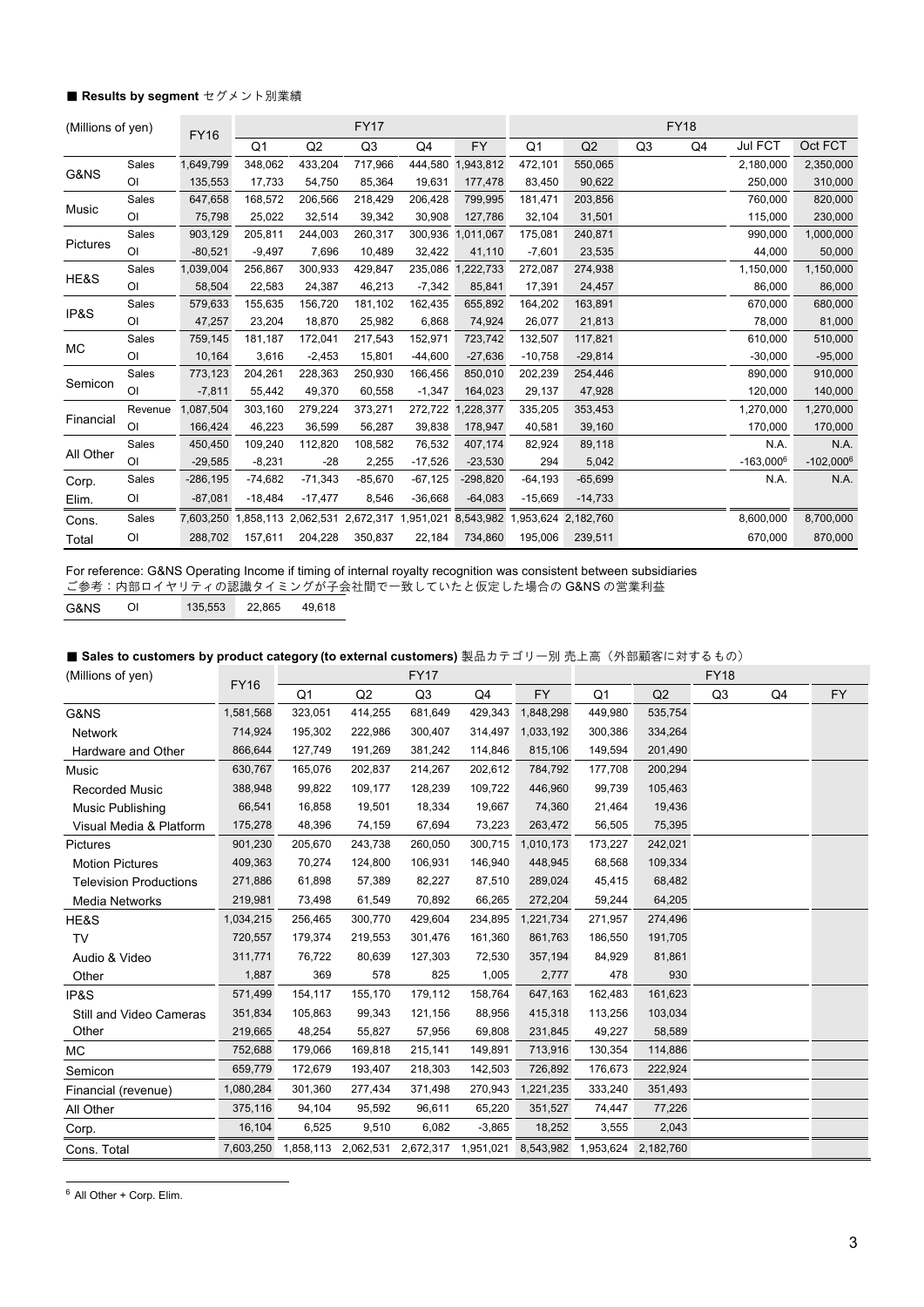#### **■ Unit sales of key products** 主要製品販売台数

| (Million units)              |             | <b>FY17</b> |     |               |     |           |     | <b>FY18</b> |    |    |    |            |                   |  |
|------------------------------|-------------|-------------|-----|---------------|-----|-----------|-----|-------------|----|----|----|------------|-------------------|--|
|                              | <b>FY16</b> | Q1          | Q2  | Q3            | Q4  | <b>FY</b> | Q1  | Q2          | Q3 | Q4 | FY | Jul<br>FCT | Oct<br><b>FCT</b> |  |
| PlayStation®4 hardware       | 20.0        | 3.3         | 4.2 | 9.0           | 2.5 | 19.0      | 3.2 | 3.9         |    |    |    | 17.0       | 17.5              |  |
| TVs                          | 12.1        | 2.5         | 3.2 | 4.2           | 2.5 | 12.4      | 2.6 | 2.8         |    |    |    | 11.5       | 11.5              |  |
| Digital cameras <sup>7</sup> | 4.2         | 1.3         | 1.1 | $\mathcal{A}$ | 0.6 | 4.4       | 1.0 | 0.9         |    |    |    | 3.8        | 3.8               |  |
| Smartphones                  | 14.6        | 3.4         | 3.4 | 4.0           | 2.7 | 13.5      | 2.0 | 1.6         |    |    |    | 9.0        | 7.0               |  |

#### **■ Sales to customers by geographic region<sup>8</sup> (to external customers) 地域別売上高(外部顧客に対するもの)**

| (Millions of yen)    |             |          |                | <b>FY17</b> |           | <b>FY18</b> |           |           |    |    |    |  |
|----------------------|-------------|----------|----------------|-------------|-----------|-------------|-----------|-----------|----|----|----|--|
|                      | <b>FY16</b> | Q1       | Q <sub>2</sub> | Q3          | Q4        | FY          | Q1        | Q2        | Q3 | Q4 | FY |  |
| Japan                | 2,392,790   | 619.741  | 596,538        | 775,569     | 633.771   | 2.625.619   | 631,698   | 669,141   |    |    |    |  |
| <b>United States</b> | 1,673,768   | 360,936  | 437,185        | 614,438     | 423,146   | 1,835,705   | 398,867   | 475,900   |    |    |    |  |
| Europe               | 1,634,683   | 351,750  | 429,883        | 640,214     | 419,610   | 1,841,457   | 394,651   | 449,147   |    |    |    |  |
| China                | 557,995     | 162,216  | 176,920        | 182,809     | 152,773   | 674,718     | 184,170   | 199,240   |    |    |    |  |
| Asia-Pacific         | 866,712     | 247,398  | 278,447        | 293,992     | 204,342   | 1,024,179   | 206,993   | 255,025   |    |    |    |  |
| <b>Other Areas</b>   | 477,302     | 116.072  | 143,558        | 165,295     | 117,379   | 542.304     | 137.245   | 134,307   |    |    |    |  |
| Cons. total          | 7,603,250   | ,858,113 | 2,062,531      | 2,672,317   | 1,951,021 | 8,543,982   | 1,953,624 | 2,182,760 |    |    |    |  |

#### ■ Depreciation & amortization by segment セグメント別減価償却費及び償却費

| (Millions of yen) | <b>FY16</b> |        |                | <b>FY17</b> |         |         |                |        | <b>FY18</b> |    |    |
|-------------------|-------------|--------|----------------|-------------|---------|---------|----------------|--------|-------------|----|----|
|                   |             | Q1     | Q <sub>2</sub> | Q3          | Q4      | FY      | Q <sub>1</sub> | Q2     | Q3          | Q4 | FY |
| G&NS              | 25,486      | 6,904  | 7,258          | 7,324       | 7,605   | 29,091  | 7,024          | 7,092  |             |    |    |
| Music             | 16,124      | 4,142  | 4.247          | 4.444       | 5,397   | 18,230  | 4,369          | 4,498  |             |    |    |
| <b>Pictures</b>   | 20,487      | 5,972  | 5,975          | 6,243       | 6,268   | 24,458  | 5,870          | 5,994  |             |    |    |
| HE&S              | 19,830      | 4,989  | 4,569          | 6,053       | 5,525   | 21,136  | 5,539          | 5,513  |             |    |    |
| IP&S              | 25,442      | 5,861  | 5,704          | 6,152       | 6,211   | 23,928  | 6,071          | 6,177  |             |    |    |
| MC.               | 19,794      | 4,585  | 4,715          | 4,923       | 4,992   | 19,215  | 4,682          | 4,777  |             |    |    |
| Semicon           | 102,328     | 23,802 | 24,637         | 24,955      | 25,864  | 99,258  | 25,940         | 27,058 |             |    |    |
| Financial         | 47,056      | 15.107 | 17,274         | 15,506      | 31,956  | 79,843  | 17.906         | 15,532 |             |    |    |
| All Other, Corp.  | 50,501      | 11.901 | 12.320         | 12,625      | 9,439   | 46,285  | 8,842          | 8,942  |             |    |    |
| Cons. Total       | 327.048     | 83.263 | 86.699         | 88.225      | 103.257 | 361.444 | 86.243         | 85,583 |             |    |    |

### ■ Amortization of film costs 繰延映画製作費の償却費

| (Millions of ven)             | <b>FY16</b> |        |             | <b>FY17</b> |        |           |        |        | <b>FY18</b> |    |    |
|-------------------------------|-------------|--------|-------------|-------------|--------|-----------|--------|--------|-------------|----|----|
|                               |             | Q۱     | $\sim$<br>◡ | Q3          | Q4     | <b>CV</b> | n٠     | Q2     | QЗ          | Q4 | cv |
| Amortization of film<br>costs | 297,505     | 79,318 | 80,824      | 99,567      | 99,565 | 359,274   | 58,001 | 75,891 |             |    |    |

#### ■ Additions to long-lived assets and depreciation and amortization 固定資産の増加額、減価償却費及び償却費

| (Millions of yen)                               |             |        |        | <b>FY17</b> |         |         | <b>FY18</b> |        |    |    |    |                   |                   |
|-------------------------------------------------|-------------|--------|--------|-------------|---------|---------|-------------|--------|----|----|----|-------------------|-------------------|
|                                                 | <b>FY16</b> | Q1     | Q2     | Q3          | Q4      | FY      | Ο1          | Q2     | Q3 | Q4 | FY | Jul<br><b>FCT</b> | Oct<br><b>FCT</b> |
| Total additions to long-lived assets $^9$       | 272,203     | 67.381 | 75.819 | 94.841      | 94.099  | 332,140 | 62.966      | 69.311 |    |    |    | 360,000           | 360,000           |
| Additions to PP&E                               | 183.957     | 46.872 | 51.171 | 69.919      | 62.767  | 230.729 | 43.867      | 45.962 |    |    |    | 250,000           | 250,000           |
| Additions to intangible assets                  | 88,246      | 20.509 | 24.648 | 24.922      | 31.332  | 101.411 | 19.099      | 23.349 |    |    |    | 110,000           | 110,000           |
| Total depreciation and amortization $^{\rm 10}$ | 327,048     | 83.263 | 86.699 | 88.225      | 103.257 | 361.444 | 86.243      | 85.583 |    |    |    | 360,000           | 360,000           |
| Depreciation of PP&E                            | 169.284     | 40.781 | 41.756 | 42.705      | 44.615  | 169.857 | 42.937      | 44.004 |    |    |    | 190,000           | 190,000           |
| Amortization of intangible assets <sup>10</sup> | 157.764     | 42.482 | 44.943 | 45.520      | 58.642  | 191.587 | 43.306      | 41.579 |    |    |    | 170,000           | 170,000           |

Europe: United Kingdom, France, Germany, Russia, Spain and Sweden

Digital cameras include compact digital cameras and interchangeable single-lens cameras.<br>Geographic Information shows sales and operating revenue recognized by location of customers. Major countries and areas in each geogr excluding Japan, United States and China are as follows:

Asia-Pacific: India, South Korea, Oceania, Thailand and Malaysia

Other Areas: The Middle East/Africa, Brazil, Mexico and Canada<br><sup>9</sup> Excluding additions for tangible and intangible assets from business combinations.<br><sup>10</sup> Including amortization expense for deferred insurance acquisition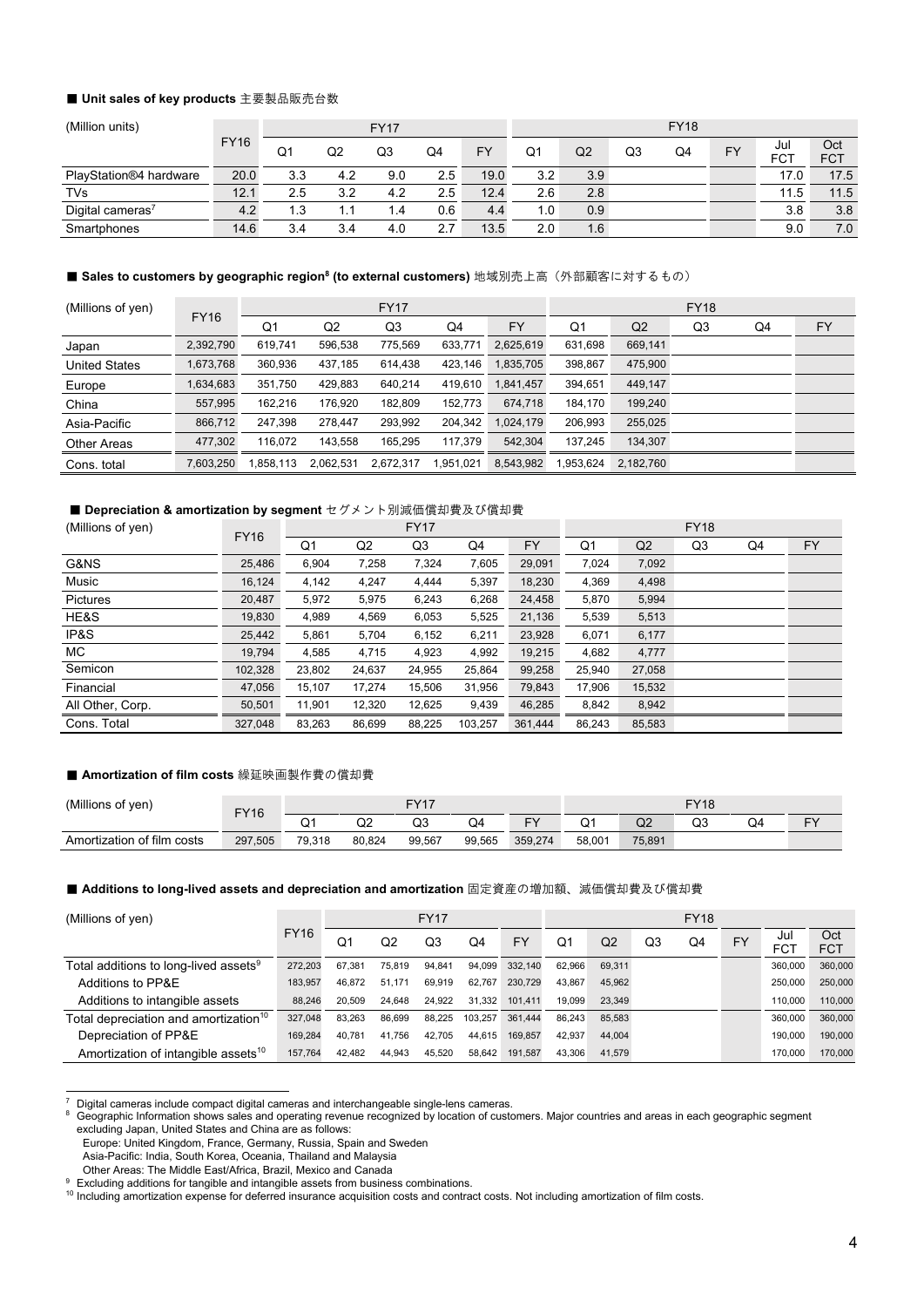# ■ Additions to long-lived assets and depreciation and amortization excluding Financial Services

金融分野を除くソニー連結の固定資産の増加額、減価償却費及び償却費

| (Millions of yen)                               |             |        |        | <b>FY17</b> |        |                | <b>FY18</b>    |                |    |    |           |                   |                   |
|-------------------------------------------------|-------------|--------|--------|-------------|--------|----------------|----------------|----------------|----|----|-----------|-------------------|-------------------|
|                                                 | <b>FY16</b> | O۱     | Q2     | Q3          | O4     | FY             | O <sub>1</sub> | Q <sub>2</sub> | Q3 | Q4 | <b>FY</b> | Jul<br><b>FCT</b> | Oct<br><b>FCT</b> |
| Total additions to long-lived assets $^9$       | 257,624     | 64.842 | 72.436 | 90.117      |        | 88.392 315.787 | 60.566         | 64.596         |    |    |           | 335,000           | 335,000           |
| Additions to PP&E                               | 179,298     | 45.788 | 50.766 | 68.992      | 62.381 | 227,927        | 43.624         | 45.601         |    |    |           | 245.000           | 245,000           |
| Additions to intangible assets                  | 78,326      | 19.054 | 21.670 | 21.125      | 26.011 | 87,860         | 16.942         | 18.995         |    |    |           | 90.000            | 90,000            |
| Total depreciation and amortization $^{\rm 10}$ | 279.992     | 68.156 | 69.425 | 72.719      | 71.301 | 281.601        | 68.337         | 70.051         |    |    |           | 285.000           | 285,000           |
| Depreciation of PP&E                            | 167,356     | 40.253 | 41.142 | 42.031      | 43.976 | 167.402        | 42.307         | 43.377         |    |    |           | 185.000           | 185,000           |
| Amortization of intangible assets <sup>10</sup> | 112,636     | 27.903 | 28.283 | 30.688      | 27.325 | 114,199        | 26.030         | 26.674         |    |    |           | 100.000           | 100,000           |

#### ■ Research and development expenses 研究開発費

| (Millions of yen)                 |             | <b>FY17</b> |         |         |    |           | <b>FY18</b> |                                 |    |    |           |                   |                   |
|-----------------------------------|-------------|-------------|---------|---------|----|-----------|-------------|---------------------------------|----|----|-----------|-------------------|-------------------|
|                                   | <b>FY16</b> |             | Q2      | QЗ      | Q4 | <b>FY</b> | Q1          | Q <sub>2</sub>                  | Q3 | Q4 | <b>FY</b> | Jul<br><b>FCT</b> | Oct<br><b>FCT</b> |
| Research and development expenses | 447,456     | 101,789     | 108,807 | 115,783 |    |           |             | 132,138 458,518 107,462 116,529 |    |    |           | 470,000 470,000   |                   |

# ■ Research and development expenses by segment セグメント別研究開発費

| (Millions of yen) | <b>FY16</b> | <b>FY17</b> |
|-------------------|-------------|-------------|
| G&NS              | 95.553      | 106.227     |
| HE&S              | 47.255      | 58.044      |
| IP&S              | 58.622      | 58.578      |
| <b>MC</b>         | 54,852      | 55,446      |
| Semicon           | 117.579     | 107.209     |
| Corporate R&D     | 44.381      | 44.901      |

#### ■ Restructuring charges by segment (includes related accelerated depreciation expense<sup>11</sup>)

セグメント別構造改革費用(関連する加速減価償却費用を含む)

| (Millions of yen) | <b>FY16</b> |                          |                          | <b>FY17</b>              |                          |           | <b>FY18</b>              |                          |    |    |           |  |
|-------------------|-------------|--------------------------|--------------------------|--------------------------|--------------------------|-----------|--------------------------|--------------------------|----|----|-----------|--|
|                   |             | Q1                       | Q2                       | Q3                       | Q4                       | <b>FY</b> | Q1                       | Q2                       | Q3 | Q4 | <b>FY</b> |  |
| G&NS              | 231         |                          | $\overline{\phantom{a}}$ | $\overline{\phantom{0}}$ |                          |           | $\overline{a}$           | $\overline{\phantom{a}}$ |    |    |           |  |
| Music             | 3,590       |                          | 215                      | 1,594                    | 4,814                    | 6,630     | $\overline{\phantom{a}}$ | 781                      |    |    |           |  |
| Pictures          | 2,467       | 570                      | $-127$                   | 39                       | 2.440                    | 2,922     | 602                      | 1,988                    |    |    |           |  |
| HE&S              | 752         | 15                       | 4                        | 8                        | 825                      | 852       | $\overline{\phantom{a}}$ | $\overline{\phantom{a}}$ |    |    |           |  |
| IP&S              | 640         | 12                       | 9                        | 2                        | 601                      | 624       | $\overline{\phantom{a}}$ | $\blacksquare$           |    |    |           |  |
| МC                | 826         | 649                      | 42                       | 538                      | 797                      | 2,026     | 264                      | 575                      |    |    |           |  |
| Semicon           | $-9$        | -                        | $\overline{\phantom{0}}$ | ٠                        | 28                       | 28        | $\overline{\phantom{a}}$ | $\blacksquare$           |    |    |           |  |
| Financial         |             | $\overline{\phantom{0}}$ | $\overline{\phantom{0}}$ | ٠                        | $\overline{\phantom{0}}$ |           | $\overline{\phantom{0}}$ | $\blacksquare$           |    |    |           |  |
| All Other, Corp.  | 51,718      | 1,185                    | 1,448                    | 911                      | 5,779                    | 9,323     | 443                      | 326                      |    |    |           |  |
| Cons. Total       | 60,215      | 2,438                    | 1,591                    | 3,092                    | 15,284                   | 22,405    | 1,309                    | 3,670                    |    |    |           |  |

#### ■ Period-end foreign exchange rates 期末為替レート

| (Yen)                |       | <b>FY17</b> |       |       | <b>FY18</b> |       |    |    |  |  |  |
|----------------------|-------|-------------|-------|-------|-------------|-------|----|----|--|--|--|
|                      | Q1    | Q2          | Q3    | Q4    | Q1          | Q2    | Q3 | Q4 |  |  |  |
| Period-end USD rates | 112.0 | 112.7       | 113.0 | 106.2 | 110.5       | 113.6 |    |    |  |  |  |
| Period-end EUR rates | 128.0 | 132.9       | 134.9 | 130.5 | 127.9       | 132.1 |    |    |  |  |  |

<sup>&</sup>lt;sup>11</sup> Accelerated depreciation related to restructuring is incurred when the useful life or salvage value of restructured assets is changed. Accelerated depreciation is not included in restructuring charges recorded in accordance with U.S. GAAP, but Sony includes it for the purposes of measuring the impact of restructuring. Sony discloses restructuring charges in accordance with U.S.GAAP in Form 20-F and the Quarterly Securities Reports.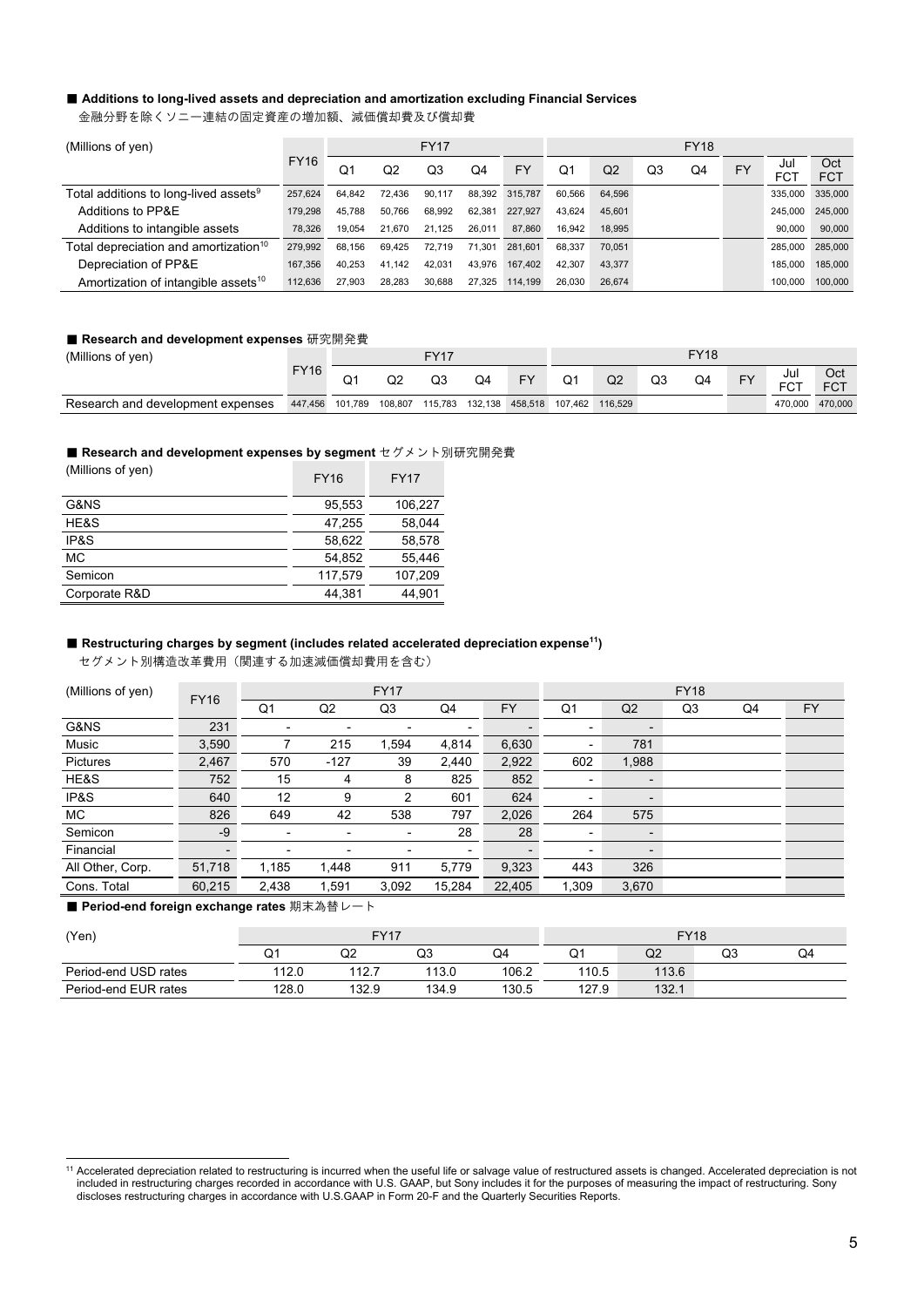## ■ Inventory by segment **セグメント別棚卸資**産

| (Billions of yen) |       | <b>FY17</b> |       |       | <b>FY18</b> |                |    |    |  |  |
|-------------------|-------|-------------|-------|-------|-------------|----------------|----|----|--|--|
|                   | Q1    | Q2          | Q3    | Q4    | Q1          | Q <sub>2</sub> | Q3 | Q4 |  |  |
| G&NS              | 116.7 | 229.6       | 103.3 | 74.0  | 77.9        | 170.0          |    |    |  |  |
| Music             | 13.8  | 14.3        | 15.8  | 14.1  | 14.8        | 16.0           |    |    |  |  |
| Pictures          | 43.5  | 44.4        | 45.9  | 38.9  | 43.6        | 43.1           |    |    |  |  |
| HE&S              | 135.3 | 173.8       | 144.7 | 121.3 | 114.5       | 154.3          |    |    |  |  |
| IP&S              | 71.5  | 83.4        | 90.3  | 75.6  | 77.2        | 85.6           |    |    |  |  |
| MC.               | 87.4  | 106.3       | 85.2  | 78.7  | 76.7        | 80.6           |    |    |  |  |
| Semicon           | 215.2 | 224.5       | 216.7 | 240.9 | 240.3       | 217.3          |    |    |  |  |
| All Other, Corp.  | 44.7  | 54.4        | 51.8  | 49.4  | 47.6        | 47.7           |    |    |  |  |
| Cons. Total       | 728.1 | 930.7       | 753.7 | 692.9 | 692.6       | 814.6          |    |    |  |  |

# ■ Film costs (balance) 繰延映画製作費 (残高)

| 'Billions<br>; of yen) |               | EVA7           |              |                    | $\Gamma$ 140    |             |                 |  |  |  |
|------------------------|---------------|----------------|--------------|--------------------|-----------------|-------------|-----------------|--|--|--|
|                        | یب            | ◡              | $\sim$<br>Q3 | 0⊿                 | ∽               | $\sim$<br>◡ | <b>^^</b><br>שע |  |  |  |
| Film costs             | 252<br>ו . בט | 267 2<br>ט וטט | 365.8        | 227c<br>، ∠د<br>.u | 272.7<br>JI J.I | 116.5       |                 |  |  |  |

# ■ Long-lived assets<sup>12</sup> by segment セグメント別固定資産

| (Billions of yen) |                | <b>FY17</b> |         |         |         | <b>FY18</b> |    |    |
|-------------------|----------------|-------------|---------|---------|---------|-------------|----|----|
|                   | Q <sub>1</sub> | Q2          | Q3      | Q4      | Q1      | Q2          | Q3 | Q4 |
| G&NS              | 137.5          | 139.4       | 141.9   | 136.9   | 137.8   | 138.7       |    |    |
| Music             | 236.1          | 235.4       | 235.0   | 197.8   | 199.4   | 201.9       |    |    |
| <b>Pictures</b>   | 160.5          | 160.2       | 159.2   | 150.4   | 152.3   | 153.5       |    |    |
| HE&S              | 37.1           | 36.8        | 38.2    | 39.6    | 38.1    | 38.0        |    |    |
| IP&S              | 60.9           | 56.1        | 56.3    | 63.3    | 62.5    | 62.8        |    |    |
| MC.               | 63.7           | 65.1        | 63.4    | 28.7    | 29.2    | 15.6        |    |    |
| Semicon           | 354.2          | 348.3       | 368.5   | 366.2   | 371.5   | 376.0       |    |    |
| Financial         | 51.5           | 59.1        | 60.4    | 57.0    | 57.1    | 59.4        |    |    |
| All Other, Corp.  | 231.8          | 239.1       | 239.7   | 226.7   | 224.8   | 218.6       |    |    |
| Cons. Total       | 1,333.3        | 1,339.5     | 1,362.6 | 1,266.6 | 1,272.7 | 1,264.5     |    |    |

## ■ Goodwill by segment **セグメント別営業権**

| (Billions of yen) |                          | <b>FY17</b>              |                          |       |                          | <b>FY18</b>              |    |    |
|-------------------|--------------------------|--------------------------|--------------------------|-------|--------------------------|--------------------------|----|----|
|                   | Q <sub>1</sub>           | Q2                       | Q3                       | Q4    | Q <sub>1</sub>           | Q2                       | Q3 | Q4 |
| G&NS              | 152.1                    | 152.5                    | 152.6                    | 150.6 | 151.7                    | 152.6                    |    |    |
| Music             | 167.7                    | 173.0                    | 172.1                    | 165.4 | 170.4                    | 175.3                    |    |    |
| <b>Pictures</b>   | 138.4                    | 142.0                    | 154.7                    | 144.4 | 148.9                    | 152.4                    |    |    |
| HE&S              | $\overline{\phantom{a}}$ | $\overline{\phantom{a}}$ | $\overline{\phantom{a}}$ | ۰     | $\overline{\phantom{a}}$ | $\overline{\phantom{a}}$ |    |    |
| IP&S              | 9.6                      | 9.7                      | 9.7                      | 9.5   | 9.5                      | 8.9                      |    |    |
| <b>MC</b>         | 3.3                      | 3.3                      | 3.3                      | 3.3   | 3.3                      | 3.3                      |    |    |
| Semicon           | 48.0                     | 48.1                     | 48.2                     | 45.8  | 46.5                     | 47.0                     |    |    |
| Financial         | 2.4                      | 7.2                      | 7.2                      | 7.2   | 7.2                      | 7.2                      |    |    |
| All Other, Corp.  | 4.4                      | 4.5                      | 4.5                      | 4.3   | 4.3                      | 4.4                      |    |    |
| Cons. Total       | 525.9                    | 540.3                    | 552.3                    | 530.5 | 541.8                    | 551.1                    |    |    |

<sup>&</sup>lt;sup>12</sup> Long-lived assets include PP&E and intangible assets.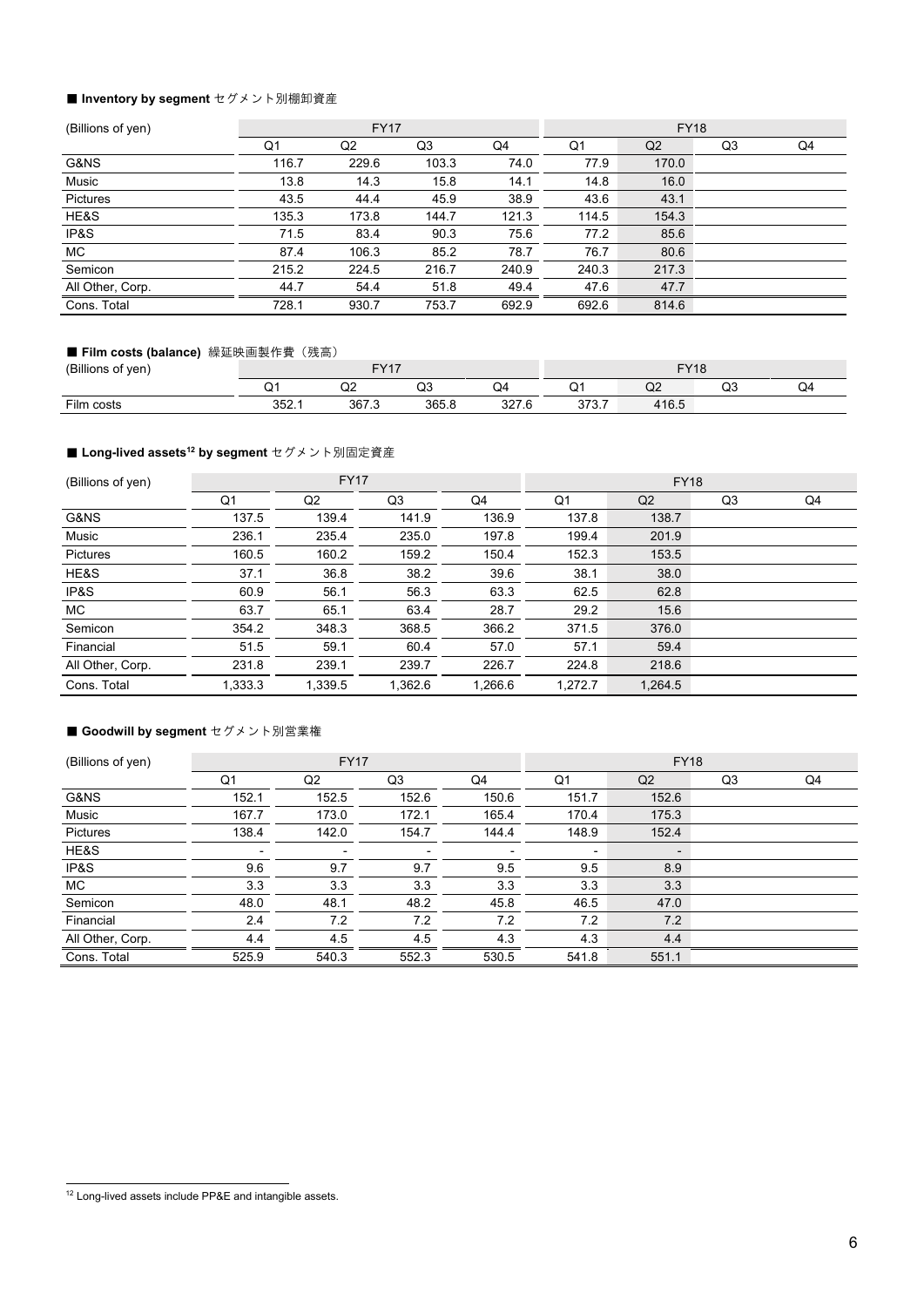#### ■ Return on Invested Capital (ROIC) by segment セグメント別 ROIC

| (Billions of yen) |             | <b>FY16</b>             |                                   |             | <b>FY17</b>          |                                   | <b>FY18</b><br>Apr FCT |
|-------------------|-------------|-------------------------|-----------------------------------|-------------|----------------------|-----------------------------------|------------------------|
|                   | <b>ROIC</b> | $R$ eturn <sup>13</sup> | Invested<br>Capital <sup>14</sup> | <b>ROIC</b> | Return <sup>13</sup> | Invested<br>Capital <sup>14</sup> | <b>ROIC</b>            |
| G&NS              | 22.0%       | 89.5                    | 407.6                             | 28.7%       | 117.2                | 408.1                             | 33.1%                  |
| Music             | 18.9%       | 50.0                    | 265.0                             | 36.2%       | 84.3                 | 233.2                             | 37.0%                  |
| <b>Pictures</b>   | $-6.2%$     | $-52.9$                 | 858.2                             | 3.1%        | 27.1                 | 876.1                             | 3.0%                   |
| HE&S              | 26.2%       | 38.6                    | 147.0                             | 32.1%       | 56.6                 | 176.3                             | 31.8%                  |
| IP&S              | 22.2%       | 31.2                    | 140.7                             | 33.0%       | 49.5                 | 149.6                             | 31.9%                  |
| МC                | 3.7%        | 6.7                     | 182.6                             | $-13.2%$    | $-18.2$              | 138.1                             | $-7.7\%$               |
| Semicon           | $-0.8%$     | $-5.2$                  | 647.9                             | 17.3%       | 108.3                | 627.2                             | 10.2%                  |

<sup>&</sup>lt;sup>13</sup> Operating Income after tax. Tax rates applied to all segments are 34% for FY16 and FY17 and 32% for FY18.

<sup>&</sup>lt;sup>14</sup> The total of long-lived assets, goodwill, investment and inventory have been used for G&NS, HE&S, IP&S, MC and Semicon. The total of equity and net debt have been used for Music and Pictures (deposits in group companies are excluded from debt). The amount of inventory of G&NS, HE&S, IP&S, MC and Semicon and the invested capital of Music and Pictures have been calculated by averaging the amount of each at five points in time – the beginning of the fiscal year and the end of each four quarters. The amount of long-lived assets, goodwill and investment of G&NS, HE&S, IP&S, MC and Semicon have been calculated by averaging the amount at the beginning and the end of the fiscal year.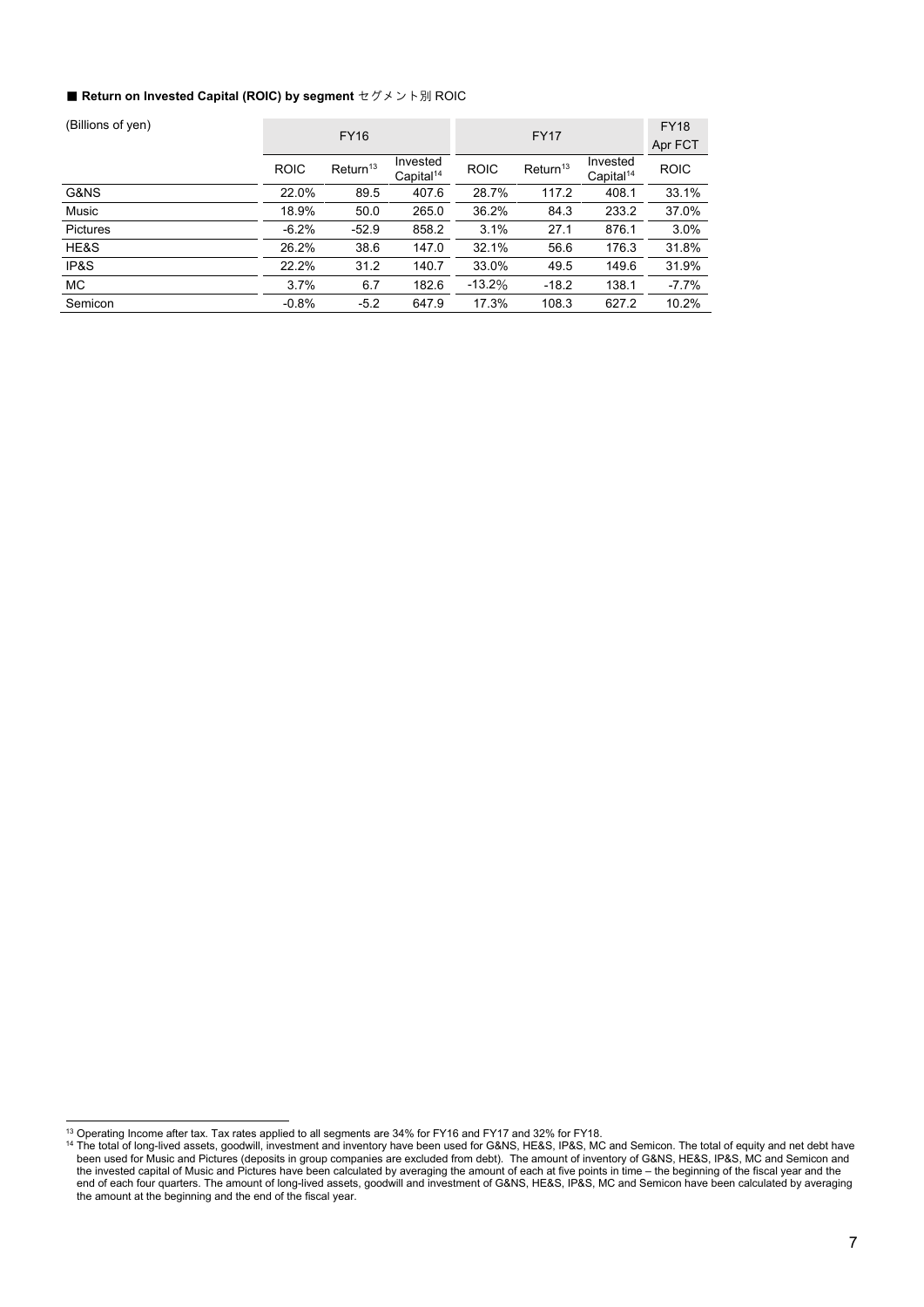# **Game & Network Services Segment Supplemental Information**

#### ■ Game & Network Services segment sales breakdown

| (Millions of yen)                      | <b>FY16</b> |         |                | <b>FY17</b> |         |           | <b>FY18</b> |                |    |    |           |  |  |
|----------------------------------------|-------------|---------|----------------|-------------|---------|-----------|-------------|----------------|----|----|-----------|--|--|
|                                        |             | Q1      | Q <sub>2</sub> | Q3          | Q4      | <b>FY</b> | Q1          | Q <sub>2</sub> | Q3 | Q4 | <b>FY</b> |  |  |
| Hardware <sup>15</sup>                 | 598,373     | 98.315  | 137.398        | 270.653     | 84,258  | 590,624   | 98,920      | 126,534        |    |    |           |  |  |
| Game Software <sup>16</sup>            | 710.970     | 157.795 | 202.641        | 298.970     | 260.711 | 920,117   | 268,243     | 317,008        |    |    |           |  |  |
| <b>Physical Software</b>               | 185,287     | 22,006  | 43,654         | 66,472      | 25,765  | 157,897   | 43,301      | 58,741         |    |    |           |  |  |
| Digital Software and<br>Add-on Content | 525.683     | 135.789 | 158.987        | 232.498     | 234.946 | 762,220   | 224.942     | 258.267        |    |    |           |  |  |
| Network Services <sup>17</sup>         | 189,241     | 59.513  | 63,999         | 67.909      | 79,551  | 270,972   | 75.444      | 75,998         |    |    |           |  |  |
| Others <sup>18</sup>                   | 151.215     | 32.439  | 29,166         | 80,434      | 20,060  | 162,099   | 29,494      | 30,526         |    |    |           |  |  |
| <b>Segment Total Sales</b>             | 1.649.799   | 348.062 | 433.204        | 717.966     | 444.580 | 1,943,812 | 472.101     | 550.065        |    |    |           |  |  |

### ■ **PlayStation®4 (PS4™) hardware and software unit sales**

|                                                                |             |                | <b>FY17</b>    |      |      |           |      | <b>FY18</b> |    |    |           |                   |                   |  |
|----------------------------------------------------------------|-------------|----------------|----------------|------|------|-----------|------|-------------|----|----|-----------|-------------------|-------------------|--|
| (Million units)                                                | <b>FY16</b> | Q <sub>1</sub> | Q <sub>2</sub> | Q3   | Q4   | <b>FY</b> | Q1   | Q2          | Q3 | Q4 | <b>FY</b> | Jul<br><b>FCT</b> | Oct<br><b>FCT</b> |  |
| PS4 hardware                                                   | 20.0        | 3.3            | 4.2            | 9.0  | 2.5  | 19.0      | 3.2  | 3.9         |    |    |           | 17.0              | 17.5              |  |
| PS4 full game software                                         | 217.9       | 38.7           | 69.7           | 86.5 | 52.0 | 246.9     | 40.6 | 75.1        |    |    |           | N.A.              | N.A.              |  |
| PS4 full game software<br>digital download ratio <sup>19</sup> | 27%         | 39%            | 27%            | 28%  | 43%  | 32%       | 43%  | 28%         |    |    |           | N.A.              | N.A.              |  |

#### ■ Number of PlayStation®Plus subscribers (as of the end of each quarter)

| 'Million<br>subscribers | EVAC<br>16   |               | $\Gamma$ 1/47 |              |      | $\Gamma$ 140<br>10 |         |           |    |  |  |
|-------------------------|--------------|---------------|---------------|--------------|------|--------------------|---------|-----------|----|--|--|
|                         | $\sim$<br>Q4 |               | $\sim$<br>◡   | ∩ว<br>ریار   | Q4   | ∽                  | ⌒⌒<br>◡ | ∩ς<br>سرت | Q4 |  |  |
| <b>PlayStation®Plus</b> | 26.4         | $\sim$<br>. . | 28.1          | 24<br>ن. ا ر | 34.2 | २२ ०<br>ບບ.ບ       | 34.3    |           |    |  |  |

#### ■ Previously disclosed cumulative sell-through units of PS4 hardware and software<sup>20</sup>

|                                                 |                     | Number of cumulative sell-through units (million) |
|-------------------------------------------------|---------------------|---------------------------------------------------|
| As of                                           | <b>PS4 Hardware</b> | PS4 Software <sup>21</sup>                        |
| 11/16/2013                                      |                     |                                                   |
| (Within 24 hours after PS4 Launch in US/Canada) | 1.0                 |                                                   |
| 12/1/2013                                       | 2.1                 |                                                   |
| 12/28/2013                                      | 4.2                 | 9.7                                               |
| 2/8/2014                                        | 5.3                 |                                                   |
| 3/2/2014                                        | 6.0                 | 13.7                                              |
| 4/6/2014                                        | 7.0                 | 20.5 (April 13)                                   |
| 8/10/2014                                       | 10.0                | 30.0                                              |
| 1/4/2015                                        | 18.5                | 81.8                                              |
| 3/1/2015                                        | 20.2                |                                                   |
| 1/3/2016                                        | 35.9                |                                                   |
| 5/22/2016                                       | 40.0                | 270.9                                             |
| 12/6/2016                                       | 50.0                | 369.6                                             |
| 1/1/2017                                        | 53.4                | 409.1                                             |
| 6/11/2017                                       | 60.4                | 487.8                                             |
| 12/3/2017                                       | 70.6                | 617.8                                             |
| 12/31/2017                                      | 73.6                | 645.0                                             |
| 6/30/2018                                       | -                   | 777.9                                             |
| 7/22/2018                                       | 81.2                |                                                   |

<sup>&</sup>lt;sup>15</sup> Hardware includes sales of game consoles such as PS4.

Incurvent incurved states physical software sales and digital software sales (including full-games and add-on content).<br><sup>16</sup> Game Software includes the network revenues Sony recognizes through the PlayStation™Network othe

the Christian Christian Christian Christian Christian Christian Christian Christian Christian Christian Christian<br><sup>19</sup> Full game software digital download ratio is calculated by the following formula: "Full game software u sold via both physical and digital transactions."<br>
<sup>20</sup> Sell-through units are estimated by Sony Interactive Entertainment.<br>
<sup>21</sup> PS4 software unit sales do not include add-on content.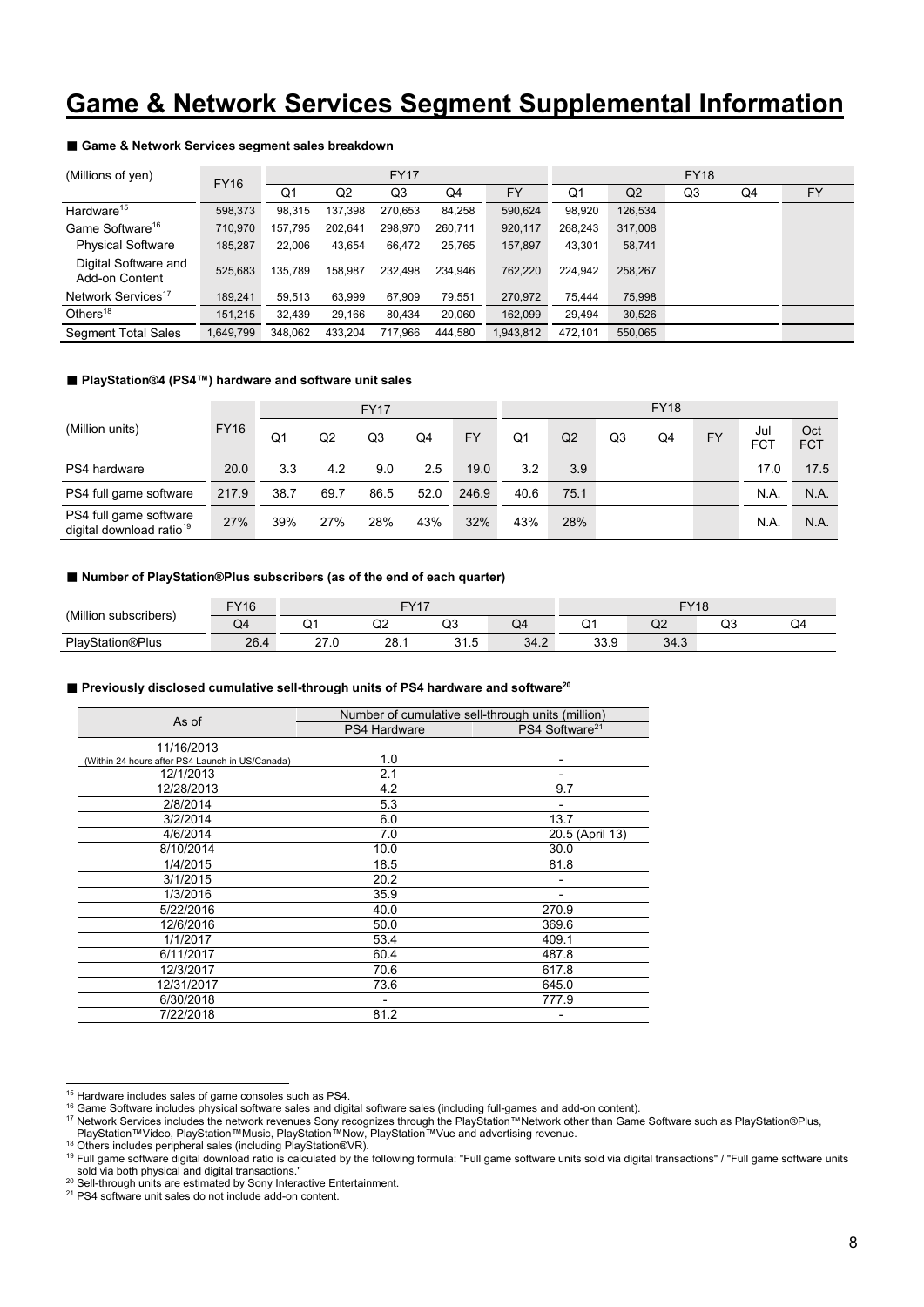## ■ Previously disclosed cumulative sell-through units of selected PS4 1st party software titles

| Title                      | Release Date  | Number of global cumulative                | As of                          |  |  |
|----------------------------|---------------|--------------------------------------------|--------------------------------|--|--|
|                            | (in the U.S.) | sell-through units (million) <sup>22</sup> | (Number of Days in Release)    |  |  |
| <b>Bloodborne</b>          | 3/26/2015     | 1.0                                        | $4/5/2015(11)^{23}$            |  |  |
| Uncharted 4: A Thief's End | 5/10/2016     | 2.7                                        | 5/16/2016 (7)                  |  |  |
|                            |               | 8.7                                        | 12/21/2016 (226)               |  |  |
| Horizon Zero Dawn          | 2/28/2017     | 2.6                                        | $3/13/2017$ (14) <sup>24</sup> |  |  |
|                            |               | 7.6                                        | 2/15/2018 (353)                |  |  |
| GOD OF WAR                 | 4/20/2018     | 3.1                                        | 4/22/2018 (3)                  |  |  |
|                            |               | 5.0                                        | 5/20/2018 (31)                 |  |  |
| Marvel's Spider-Man        | 9/7/2018      | 3.3                                        | 9/9/2018(3)                    |  |  |

l

 $^{22}$  Sell-through units are estimated by Sony Interactive Entertainment. They do not include add-on content.

 $^{23}$  As of April 4, 2015 for sales in North America and Europe.

 $^{24}$  As of March 12, 2017 for sales in North America and Europe.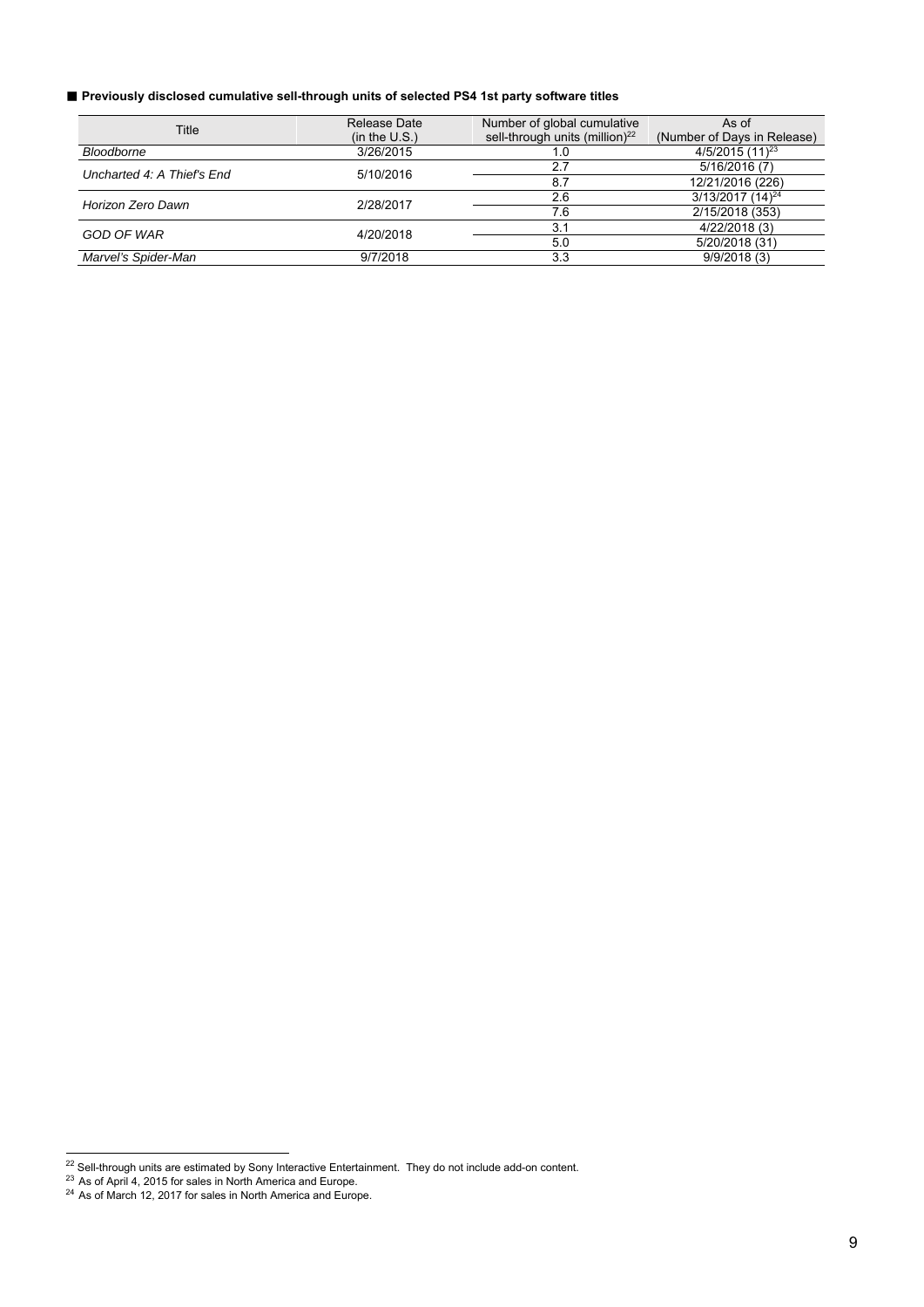# **Music Segment Supplemental Information**

#### ■ Recorded Music

#### **- Recorded Music Revenue breakdown of physical, digital and other revenues**

| (Millions of yen)      |             | <b>FY17</b> |                |         |         |         | <b>FY18</b> |                |    |    |    |  |
|------------------------|-------------|-------------|----------------|---------|---------|---------|-------------|----------------|----|----|----|--|
|                        | <b>FY16</b> | Q1          | Q <sub>2</sub> | Q3      | Q4      | FY      | Q1          | Q <sub>2</sub> | Q3 | Q4 | FY |  |
| Physical               | 130,982     | 33,553      | 27.591         | 43,664  | 30,318  | 135,126 | 22,560      | 20,353         |    |    |    |  |
| Digital                | 200,022     | 51,386      | 65,284         | 68,288  | 62,320  | 247.278 | 62,832      | 66,912         |    |    |    |  |
| Download <sup>25</sup> | 59,415      | 12,943      | 12,295         | 12,752  | 11,849  | 49,839  | 10.668      | 9,797          |    |    |    |  |
| Streaming $^{26}$      | 140,607     | 38,443      | 52,989         | 55,536  | 50,471  | 197,439 | 52,164      | 57,115         |    |    |    |  |
| Other $27$             | 57,944      | 14,883      | 16,302         | 16,287  | 17,084  | 64,556  | 14,347      | 18,198         |    |    |    |  |
| Total                  | 388.948     | 99,822      | 109,177        | 128,239 | 109,722 | 446.960 | 99,739      | 105.463        |    |    |    |  |
| (Yen)                  |             |             |                |         |         |         |             |                |    |    |    |  |
| Average USD rates      | 108.4       | 111.1       | 111.0          | 113.0   | 108.4   | 110.9   | 109.1       | 111.5          |    |    |    |  |

- Top 10 best-selling recorded music projects<sup>28</sup> for Sony Music Entertainment for the quarters ended September 30, 2018 and 2017

#### **(In order of revenue contribution)**

|                      | For the quarter ended September 30, 2018 | For the quarter ended September 30, 2017 |                        |  |  |
|----------------------|------------------------------------------|------------------------------------------|------------------------|--|--|
| Artist               | Title                                    | Artist                                   | Title                  |  |  |
| <b>Travis Scott</b>  | <b>ASTROWORLD</b>                        | DJ Khaled                                | Grateful               |  |  |
| Luke Combs           | This One's for You                       | Foo Fighters                             | Concrete and Gold      |  |  |
| George Ezra          | Staying at Tamara's                      | <b>Calvin Harris</b>                     | Funk Way Bounces Vol.1 |  |  |
| Camila Cabello       | Camila                                   | Arcade Fire                              | <b>Everything Now</b>  |  |  |
| <b>Calvin Harris</b> | Calvin Harris Releases                   | French Montana                           | <b>Jungle Rules</b>    |  |  |
| <b>Martin Garrix</b> | Martin Garrix releases                   | Khalid                                   | American Teen          |  |  |
| Khalid               | American Teen                            | Kesha                                    | Rainbow                |  |  |
| Kane Brown           | Kane Brown                               | 21 Savage                                | Issa Album             |  |  |
| Future               | <b>BEASTMODE 2</b>                       | <b>SZA</b>                               | Ctrl                   |  |  |
| <b>ASAP Rocky</b>    | TESTING                                  | David Gilmour                            | Live At Pompeii        |  |  |

#### **- Top 5 best-selling recorded music projects**<sup>28</sup> **for Sony Music Entertainment (Japan) Inc., for the quarters ended September 30, 2018 and 2017 (In order of revenue contribution)**

|                     | For the quarter ended September 30, 2018 | For the quarter ended September 30, 2017 |                                      |  |  |
|---------------------|------------------------------------------|------------------------------------------|--------------------------------------|--|--|
| Artist              | Title                                    | Artist                                   | Title                                |  |  |
| Nogizaka46          | Jikochuu de Ikou!                        | Noqizaka46                               | Niaemizu                             |  |  |
| Keyakizaka46        | Ambivalent                               | Kevakizaka46                             | Masshiro na Mono wa Yogoshitaku naru |  |  |
| NGT48               | Sekai no Hitoe                           | Flower                                   | Taiyou no Aitouka                    |  |  |
| Kenshi Yonezu       | Lemon                                    | Nogizaka46                               | Itsukadekirukara Kvoudekiru          |  |  |
| Little Glee Monster | Sekai wa Anata ni Waraikaketeiru         | <b>UVERworld</b>                         | <b>DECIDED</b>                       |  |  |

#### **- Noteworthy projects**<sup>28</sup> **for the quarter ending December 31, 2018 (In alphabetical order)**

| Artist                   | Title                                |
|--------------------------|--------------------------------------|
| <b>Barbra Streisand</b>  | Walls                                |
| <b>Bruce Springsteen</b> | Springsteen On Broadway              |
| Kana Nishino             | Love Collection 2 $\sim$ mint $\sim$ |
| Kana Nishino             | Love Collection 2 $\sim$ pink $\sim$ |
| Kane Brown               | Experiment                           |
| Little Mix               | T.B.D                                |
| Olly Murs                | You Know I Know                      |
| <b>Patrick Bruel</b>     | Ce soir on sort                      |
| Pentatonix               | Christmas Is Here!                   |
| Zayn                     | T.B.D                                |

 $^{25}$  Download includes digital download and mobile (ringtone).

<sup>26</sup> Streaming includes digital audio, digital video and digital radio, and includes revenue from both subscription and ad-supported services.<br><sup>26</sup> Other includes license revenue (public performance, broadcast and sync), mer associated with an album, or associated with a future album.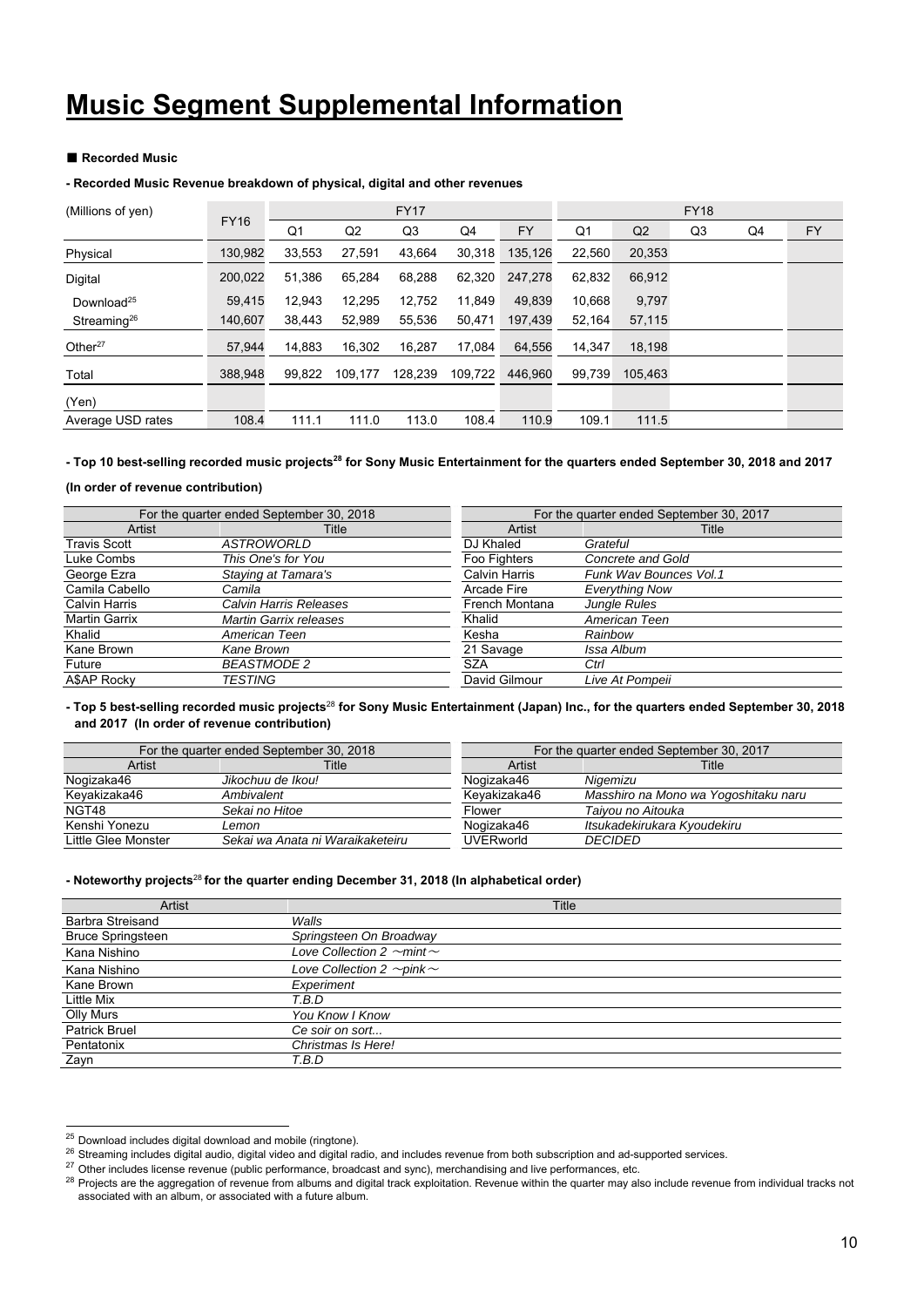## ■ Music Publishing

**- Number of songs in the music publishing catalog owned and administered as of March 31, 2018, 2017 and 2016 (Million songs)** 

| As of March 31, 2018 | As of March 31, 2017 | As of March 31, 2016 |
|----------------------|----------------------|----------------------|
| 2.30                 | 2.44                 | 2.16                 |
| 2.06                 |                      | 2.05                 |
| .36                  | 4 49                 |                      |
|                      |                      |                      |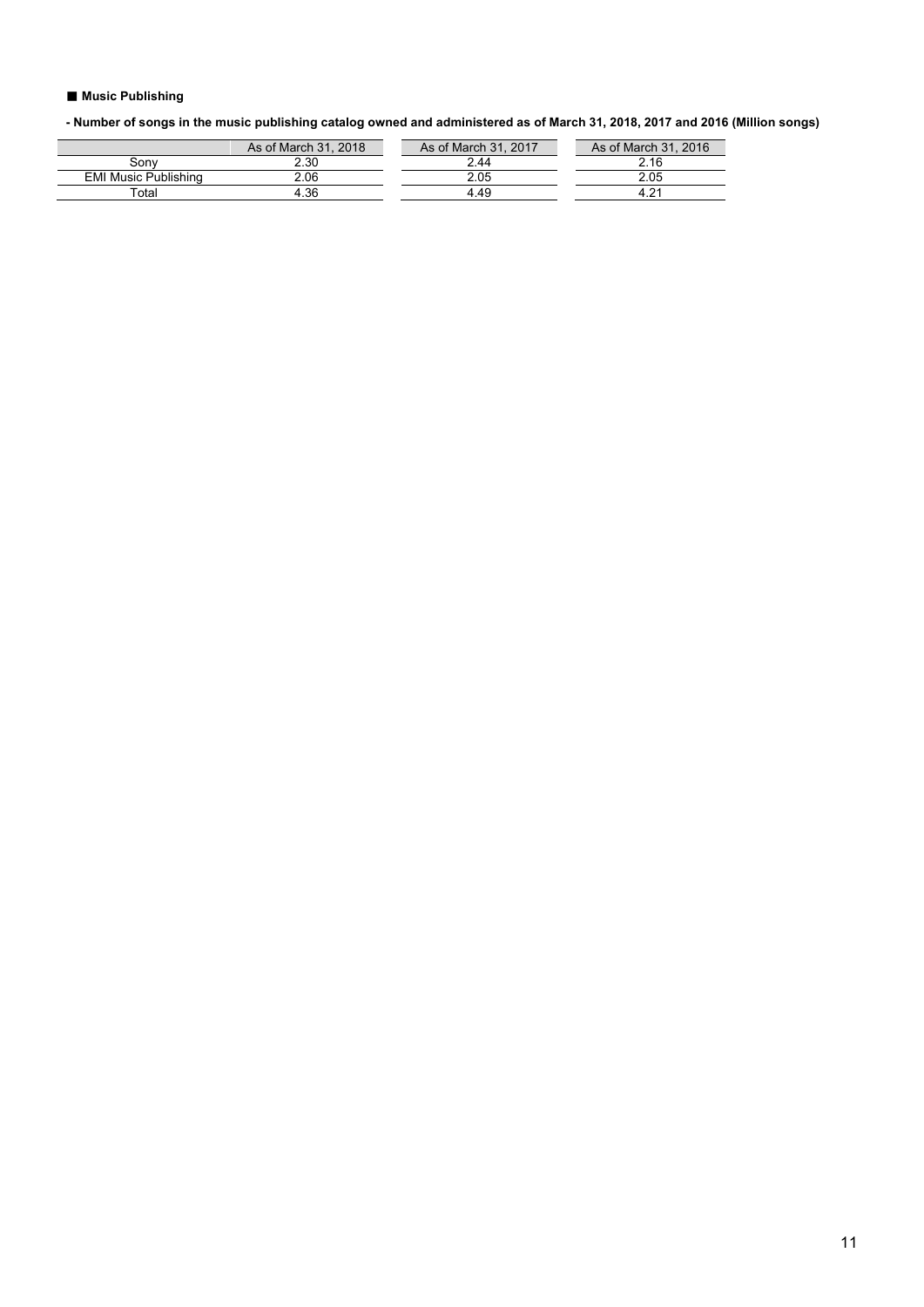# **Pictures Segment Supplemental Information**

## **■ Pictures Segment Aggregated U.S. Dollar Information**

Management analyzes the results of Sony Pictures Entertainment Inc. ("SPE") in U.S. dollars, so discussion of certain portions of its results is specified as being on "a U.S. dollar basis." The underlying U.S. dollar aggregated results are described below. The underlying U.S. dollar aggregated results for Pictures are not reflected in Sony's consolidated financial statements and are not measured in accordance with Generally Accepted Accounting Principles in the U.S. ("U.S. GAAP"). Sony does not believe that these measures are a substitute for the U.S. GAAP measures. However, Sony believes that disclosing the underlying U.S. dollar aggregated results provides additional useful analytical information to investors regarding the operating performance of Sony and the Pictures segment.

#### **- Pictures segment sales and operating revenue ("sales") and operating income (loss) in U.S. dollars (Million USD)**

|                         | Fiscal year ended<br>March 31, 2017 | Fiscal year ended March 31, 2018 |       |       |       | Fiscal year ending March 31, 2019 |      |                |    |    |    |
|-------------------------|-------------------------------------|----------------------------------|-------|-------|-------|-----------------------------------|------|----------------|----|----|----|
|                         | <b>FY</b>                           | Ο1                               | Q2    | Q3    | Q4    | FY                                |      | Q <sub>2</sub> | Q3 | Q4 | FY |
| Sales                   | 8.292                               | 1.851                            | 2.195 | 2.305 | 2.782 | 9.133                             | .594 | 2.160          |    |    |    |
| Operating income (loss) | $(682)^{29}$                        | (86)                             | 69    | 93    | 300   | 376                               | (69) | 211            |    |    |    |

#### **- Sales by category and Motion Pictures Revenue breakdown in U.S. dollars (Million USD)**

|                               | Fiscal year ended<br>March 31, 2017 | Fiscal year ended March 31, 2018 |                |       |       | Fiscal year ending March 31, 2019 |                |       |    |    |           |
|-------------------------------|-------------------------------------|----------------------------------|----------------|-------|-------|-----------------------------------|----------------|-------|----|----|-----------|
|                               | <b>FY</b>                           | Q1                               | Q <sub>2</sub> | Q3    | Q4    | <b>FY</b>                         | Q <sub>1</sub> | Q2    | Q3 | Q4 | <b>FY</b> |
| <b>Motion Pictures</b>        | 3,758                               | 632                              | 1,122          | 947   | 1,356 | 4,057                             | 624            | 980   |    |    |           |
| Theatrical                    | 1,001                               | 129                              | 632            | 302   | 450   | 1,513                             | 95             | 369   |    |    |           |
| Home Entertainment            | 1.038                               | 199                              | 162            | 331   | 290   | 982                               | 234            | 159   |    |    |           |
| <b>TV Distribution</b>        | 1,548                               | 265                              | 263            | 274   | 575   | 1,377                             | 267            | 397   |    |    |           |
| <b>Others</b>                 | 171                                 | 39                               | 65             | 40    | 41    | 185                               | 28             | 55    |    |    |           |
| <b>Television Productions</b> | 2.487                               | 557                              | 517            | 728   | 812   | 2.614                             | 414            | 614   |    |    |           |
| Media Networks                | 2,029                               | 661                              | 554            | 628   | 612   | 2.455                             | 539            | 576   |    |    |           |
| Intersegment                  | 18                                  |                                  | 2              | 2     | 2     |                                   | 17             | (10)  |    |    |           |
| Total                         | 8,292                               | 1.851                            | 2.195          | 2.305 | 2.782 | 9.133                             | 1.594          | 2.160 |    |    |           |

#### **- Film costs30 breakdown in U.S. dollars (Million USD)**

|                                          | Fiscal year ended<br>March 31, 2017 | Fiscal year ended March 31, 2018 |       |                |       | Fiscal year ending March 31, 2019 |           |       |    |    |           |
|------------------------------------------|-------------------------------------|----------------------------------|-------|----------------|-------|-----------------------------------|-----------|-------|----|----|-----------|
|                                          | <b>FY</b>                           | Q1                               | Q2    | Q <sub>3</sub> | Q4    | <b>FY</b>                         | $Q1^{31}$ | Q2    | Q3 | Q4 | <b>FY</b> |
| <b>Motion Pictures</b>                   | 1,532                               | 1,580                            | 1,609 | 1,509          | 1,538 | 1,580                             | 1,510     | 1,639 |    |    |           |
| <b>Television Productions</b>            | 814                                 | 1,047                            | 1,119 | 1,314          | 1,199 | 1,047                             | 1,151     | 1,225 |    |    |           |
| Media Networks                           | 327                                 | 374                              | 416   | 435            | 500   | 374                               | 495       | 517   |    |    |           |
| <b>Beginning Balance</b>                 | 2,673                               | 3,001                            | 3,144 | 3,258          | 3,237 | 3,001                             | 3,156     | 3,381 |    |    |           |
| <b>Motion Pictures</b>                   | 736                                 | 160                              | 138   | 275            | 184   | 757                               | 245       | 280   |    |    |           |
| <b>Television Productions</b>            | 1,634                               | 388                              | 504   | 347            | 330   | 1,569                             | 310       | 494   |    |    |           |
| Media Networks                           | 703                                 | 309                              | 200   | 240            | 248   | 997                               | 202       | 194   |    |    |           |
| Increase in film costs <sup>30</sup>     | 3,073                               | 857                              | 842   | 862            | 762   | 3,323                             | 757       | 968   |    |    |           |
| <b>Motion Pictures</b>                   | (688)                               | (131)                            | (238) | (246)          | (231) | (846)                             | (116)     | (173) |    |    |           |
| <b>Television Productions</b>            | (1,401)                             | (316)                            | (309) | (462)          | (432) | (1,519)                           | (236)     | (323) |    |    |           |
| Media Networks                           | (656)                               | (267)                            | (181) | (175)          | (252) | (875)                             | (180)     | (186) |    |    |           |
| Amortization of film costs <sup>30</sup> | (2,745)                             | (714)                            | (728) | (883)          | (915) | (3,240)                           | (532)     | (682) |    |    |           |
| <b>Motion Pictures</b>                   | 1,580                               | 1,609                            | 1,509 | 1,538          | 1,491 | 1,491                             | 1,639     | 1,746 |    |    |           |
| Television Productions                   | 1,047                               | 1,119                            | 1,314 | 1,199          | 1,097 | 1,097                             | 1,225     | 1,396 |    |    |           |
| Media Networks                           | 374                                 | 416                              | 435   | 500            | 496   | 496                               | 517       | 525   |    |    |           |
| <b>Ending Balance</b>                    | 3,001                               | 3,144                            | 3,258 | 3,237          | 3,084 | 3,084                             | 3,381     | 3,667 |    |    |           |

<sup>&</sup>lt;sup>29</sup> Operating loss includes a \$962 million impairment charge of goodwill in the third quarter of the fiscal year ended March 31, 2017.

<sup>&</sup>lt;sup>30</sup> Film costs include capitalized direct production costs, production overhead and acquisition costs for both Motion Pictures and Television Productions as well as<br>noncurrent capitalized broadcasting rights for Media Net

 $31$  Sony adopted new accounting guidance addressing revenue recognition (ASC 606), which applies retrospectively with the cumulative effect of initially applying the guidance recognized as of April 1, 2018. As a result of the adoption, the beginning balance of Film costs increased by \$72 million.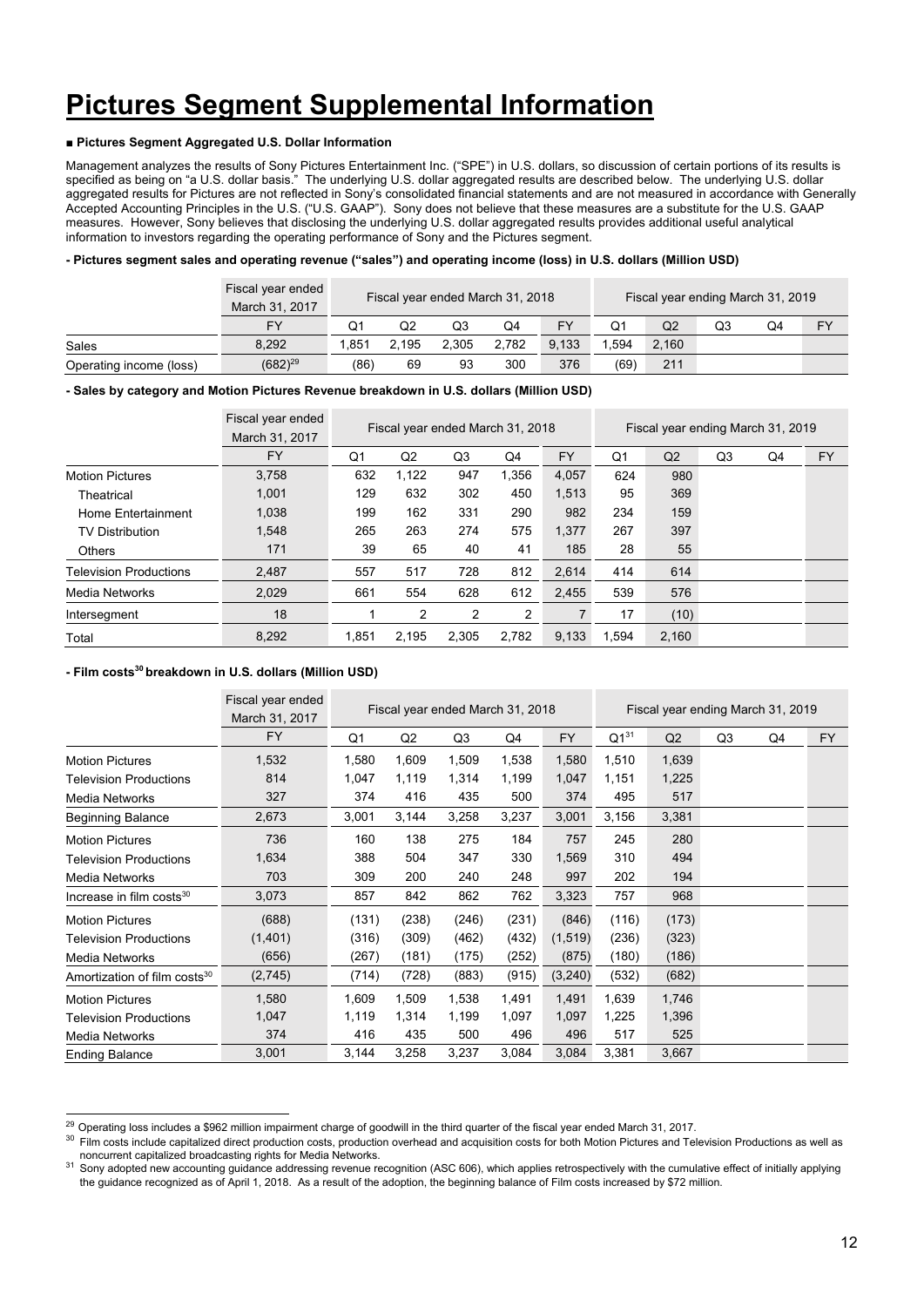#### ■ **Motion Pictures**

**- Motion Pictures Box Office for films released in North America during the quarter ended September 30, 201832 (Million USD)** 

| Title                                    | Label                                 | Release Date<br>(Davs in Release) $33$ |      | North America<br><b>Box Office</b> | International<br>Box Office | Total |
|------------------------------------------|---------------------------------------|----------------------------------------|------|------------------------------------|-----------------------------|-------|
| Hotel Transylvania 3: Summer<br>Vacation | Columbia /<br>Sony Pictures Animation | 7/13/2018                              | (80) | \$166                              | \$35034                     | \$516 |
| The Equalizer 2                          | Columbia                              | 7/20/2018                              | (63) | \$102                              | $$85^{34}$                  | \$187 |
| Slender Man                              | Screen Gems                           | 8/10/2018                              | (52) | \$30                               | $$22^{34}$                  | \$52  |
| Searching                                | Screen Gems                           | 8/24/2018                              | (38) | \$25                               | $$40^{34}$                  | \$65  |

#### **- Motion Pictures Box Office for films released in North America during the quarter ended September 30, 201735 (Million USD)**

| Title                  | Label                                 |           | Release Date<br>(Days in Release) $36$ |       | International<br><b>Box Office</b> | Total |
|------------------------|---------------------------------------|-----------|----------------------------------------|-------|------------------------------------|-------|
| Spider-Man: Homecoming | Columbia                              | 7/7/2017  | (86)                                   | \$333 | \$545                              | \$878 |
| The Emoji Movie        | Columbia /<br>Sony Pictures Animation | 7/28/2017 | (65)                                   | \$85  | $$107^{37}$                        | \$192 |
| The Dark Tower         | Columbia.                             | 8/4/2017  | (58)                                   | \$51  | \$61                               | \$112 |
| All Saints             | Columbia / AFFIRM                     | 8/25/2017 | (37)                                   | \$6   | $$0^{38}$                          | \$6   |
| Flatliners             | Columbia                              | 9/29/2017 | 10                                     | \$5   | $$2^{37}$                          | \$7   |

#### **- Select films to be released in the U.S. during the twelve months ending September 30, 2019 (Release dates and titles subject to change) Total: 20 titles**

| Title                             | Talent                                                                  | Expected<br><b>Release Date</b> | Label                                |
|-----------------------------------|-------------------------------------------------------------------------|---------------------------------|--------------------------------------|
| Venom                             | Tom Hardy, Michelle Williams, Riz Ahmed                                 | 10/5/2018                       | Columbia                             |
| Goosebumps 2: Haunted Halloween   | Caleel Harris, Madison Iseman, Jeremy Ray Taylor                        | 10/12/2018                      | Columbia                             |
| <b>The Front Runner</b>           | Hugh Jackman, Vera Farmiga, J.K. Simmons                                | 11/6/2018                       | Columbia                             |
| The Girl in the Spider's Web      | Claire Foy, Sverrir Gudnason                                            | 11/9/2018                       | Columbia                             |
| The Possession of Hannah Grace    | Shay Mitchell, Stana Katic, Grey Damon                                  | 11/30/2018                      | <b>Screen Gems</b>                   |
| Spider-Man: Into the Spider-Verse | Shameik Moore, Liev Schreiber, Hailee Steinfeld                         | 12/14/2018                      | Columbia /<br>Sony PicturesAnimation |
| <b>Holmes &amp; Watson</b>        | Will Ferrell, John C. Reilly, Ralph Fiennes                             | 12/25/2018                      | Columbia                             |
| Escape Room                       | Taylor Russell, Logan Miller, Deborah Ann Woll, Jay<br>Ellis            | 1/4/2019                        | Columbia                             |
| A Dog's Way Home                  | Bryce Dallas Howard, Ashley Judd, Edward James<br>Olmos, Wes Studi      | 1/11/2019                       | Columbia                             |
| Miss Bala                         | Gina Rodriguez, Ismael Cruz Cordova, Anthony Mackie                     | 2/1/2019                        | Columbia                             |
| Greyhound                         | Tom Hanks, Stephen Graham, Elisabeth Shue                               | 3/22/2019                       | Columbia                             |
| The Intruder                      | Dennis Quaid, Meagan Good, Michael Ealy                                 | 4/26/2019                       | <b>Screen Gems</b>                   |
| <b>BrightBurn</b>                 | Elizabeth Banks, David Denman, Matt Jones                               | 5/24/2019                       | Screen Gems                          |
| Men in Black Untitled             | Chris Hemsworth, Tessa Thompson, Liam Neeson                            | 6/14/2019                       | Columbia                             |
| Spider-Man: Far From Home         | Tom Holland, Jake Gyllenhaal, Marisa Tomei, Zendaya                     | 7/5/2019                        | Columbia                             |
| Once Upon a Timein Hollywood      | Leonardo DiCaprio, Brad Pitt, Margot Robbie                             | 7/26/2019                       | Columbia                             |
| Grudge                            | Andrea Riseborough, Demián Bichir, John Cho, Lin<br>Shaye, Jacki Weaver | 8/16/2019                       | Screen Gems                          |
| The Angry Birds Movie 2           | Jason Sudeikis, Bill Hader, Danny McBride, Josh Gad                     | 8/16/2019                       | Columbia                             |
| Overcomer                         | T.B.D.                                                                  | 8/23/2019                       | Columbia / AFFIRM                    |
| Charlie's Angels                  | Kristen Stewart, Naomi Scott, Patrick Stewart                           | 9/27/2019                       | Columbia                             |

Note: T.B.D. means the cast for the applicable title is still to be confirmed.

l

 $^{32}$  Data as of September 30, 2018; Source (unless otherwise noted): Box Office Mojo for North America and International Box Office; table includes Sony Pictures Classics' films with total Box Office greater than \$10 million, if any; table also includes films of Stage 6 Films with total Box Office greater than \$10 million, if any.<br><sup>33</sup> Days in North America theatrical release up to

<sup>&</sup>lt;sup>35</sup> Data as of September 30, 2017; Source (unless otherwise noted): Box Office Mojo for North America and International Box Office; International Box Office results will vary in any given quarter depending on the timing of release in each territory in which rights are owned; table includes Sony Pictures Classics' films with U.S. Box Office greater than \$10 million, if any; table also includes films of Stage 6 Films with International Box Office in the licensed territories greater than \$10 million, if any.

<sup>&</sup>lt;sup>36</sup> Days in North America theatrical release up to and including September 30, 2017.<br><sup>37</sup> Source: Sony Pictures Releasing International ("SPRI").<br><sup>38</sup> Source: SPRI; not in wide release as of September 30, 2017.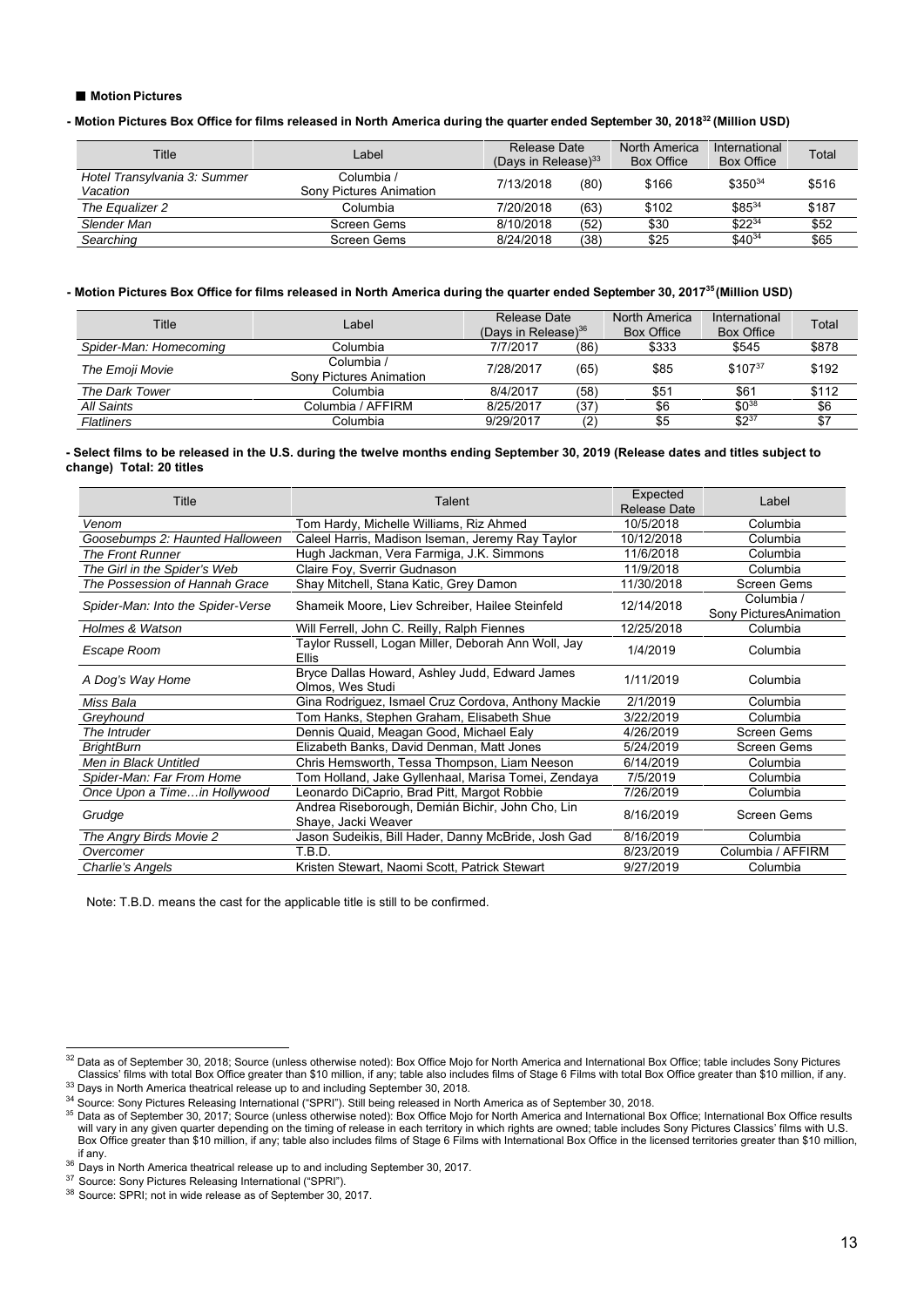#### **- Select films to be released in the U.S. from October 1, 2019 onward (Release dates subject to change) Total: 10 titles**

| Title                                                    | <b>Expected Release</b><br>Date | Label                          |
|----------------------------------------------------------|---------------------------------|--------------------------------|
| Zombieland 2                                             | 10/11/2019                      | Columbia                       |
| Untitled Tom Hanks / Mr. Rogers Project                  | 10/18/2019                      | TriStar                        |
| Jumanji Seguel                                           | 12/13/2019                      | Columbia                       |
| Masters of the Universe                                  | 12/18/2019                      | Columbia                       |
| Little Women                                             | 12/25/2019                      | Columbia                       |
| <b>Phil Lord and Chris Miller Produced Sony Pictures</b> | 1/10/2020                       | Columbia /                     |
| <b>Animation Movie</b>                                   |                                 | <b>Sony Pictures Animation</b> |
| <b>Bad Boys for Life</b>                                 | 1/17/2020                       | Columbia                       |
| Peter Rabbit 2                                           | 2/7/2020                        | Columbia /                     |
|                                                          |                                 | <b>Sony Pictures Animation</b> |
| <b>Bloodshot</b>                                         | 2/21/2020                       | Columbia                       |
| Vivo                                                     | 11/6/2020                       | Columbia /                     |
|                                                          |                                 | <b>Sony Pictures Animation</b> |

#### **- Top 5 Home Entertainment titles released during the quarters ended September 30,2018 and 201739 (Film, Television and Direct-to-Video releases, in order of U.S. release date)**

| For the quarter ended September 30, 2018 |           | For the quarter ended September 30, 2017 |              |  |
|------------------------------------------|-----------|------------------------------------------|--------------|--|
| Release Date<br>Title                    |           | Title                                    | Release Date |  |
| The Leisure Seeker                       | 7/10/2018 | Smurfs: The Lost Village                 | 7/11/2017    |  |
| The Good Doctor, Season 1                | 8/7/2018  | Resident Evil: Vendetta                  | 7/18/2017    |  |
| The Blacklist, Season 5                  | 8/14/2018 | The Blacklist. Season 4                  | 8/15/2017    |  |
| Superfly                                 | 9/11/2018 | Rough Night                              | 9/5/2017     |  |
| Fraggle Rock, the Complete Series        | 9/25/2018 | Starship Troopers: Traitor of Mars       | 9/19/2017    |  |

#### **- Select Home Entertainment titles to be released during the quarter ending December 31, 2018 (In order of scheduled U.S. release date) (Release dates subject to change)**

| For the quarter ending December 31, 2018 |                         |  |  |  |  |  |
|------------------------------------------|-------------------------|--|--|--|--|--|
| Title                                    | <b>Expected Release</b> |  |  |  |  |  |
|                                          | Date                    |  |  |  |  |  |
| Sicario: Day of the Soldado              | 10/2/2018               |  |  |  |  |  |
| Hotel Transylvania 3: Summer Vacation    | 10/9/2018               |  |  |  |  |  |
| Slender Man                              | 10/30/2018              |  |  |  |  |  |
| Alpha                                    | 11/13/2018              |  |  |  |  |  |
| Equalizer 2                              | 12/11/2018              |  |  |  |  |  |

 $^{39}$  Reflects top 5 titles released during the quarters ended September 30, 2018 and 2017, respectively, based on gross revenues earned from DVD, Blu-ray Disc™ and Digital Distribution. Digital Distribution includes electronic sell-through and video-on-demand distributed on cable, direct broadcast satellite providers and digital platforms, as well as hotel pay-per-view.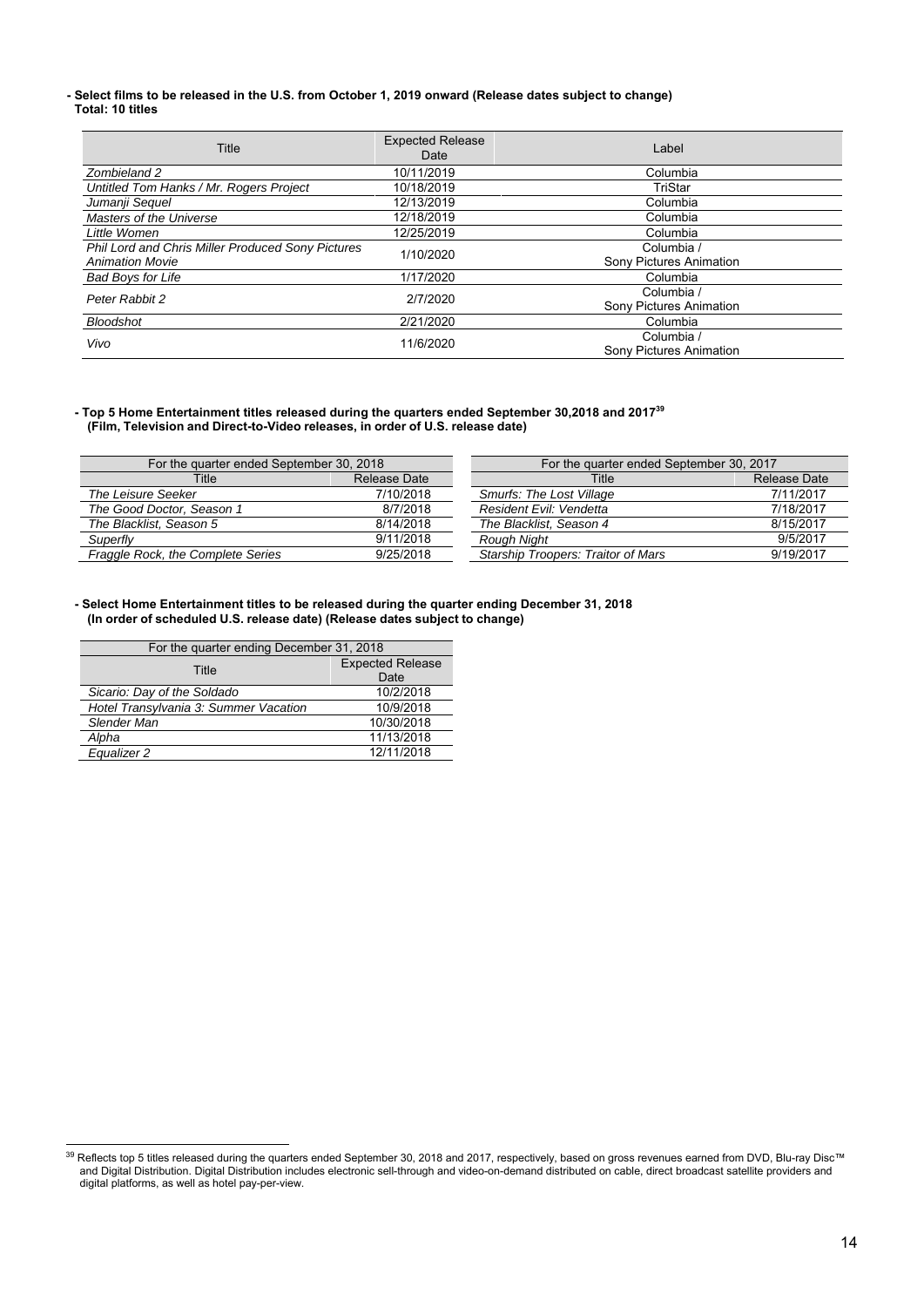#### ■ **Television Productions**

### - Television Series with an original broadcast on a U.S. linear network<sup>40</sup> during the quarters ended September 30, 2018 and 2017<sup>41</sup>

| For the quarter ended September 30, 2018 |        |                                     | For the quarter ended September |        |            |  |
|------------------------------------------|--------|-------------------------------------|---------------------------------|--------|------------|--|
| <b>Series</b>                            | Season | <b>Network</b>                      | <b>Series</b>                   | Season |            |  |
| <b>Better Call Saul</b>                  |        | <b>AMC</b>                          | Daytime Divas                   |        | VH1        |  |
| Preacher                                 |        | <b>AMC</b>                          | Kevin Can Wait                  |        | CBS        |  |
| <b>Shark Tank</b>                        | 10     | ABC                                 | Outlander                       | 3      | Starz      |  |
| The Goldbergs                            | 6      | ABC <sub></sub>                     | Preacher                        |        | <b>AMC</b> |  |
| The Good Doctor                          |        | ABC                                 | Talking Preacher                | 2      | <b>AMC</b> |  |
| Days of Our Lives                        | 54     | <b>NBC</b>                          | The \$100,000 Pyramid           | 2      | ABC        |  |
| The Young and the Restless               | 46     | <b>CBS</b>                          | <b>The Blacklist</b>            | 5      | <b>NBC</b> |  |
| S.W.A.T.                                 |        | <b>CBS</b>                          | The Goldbergs                   | 5      | ABC        |  |
| <b>Wheel of Fortune</b>                  | 36     | First Run Syndication <sup>42</sup> | The Gong Show                   |        | ABC        |  |
| Jeopardy!                                | 35     | First Run Syndication <sup>42</sup> | <b>The Good Doctor</b>          |        | ABC        |  |
| The Dr. Oz Show                          | 10     | First Run Syndication <sup>42</sup> | <b>The Night Shift</b>          | 4      | <b>NBC</b> |  |
|                                          |        |                                     |                                 |        |            |  |

| For the quarter ended September 30, 2018 |        |                                     | For the quarter ended September 30, 2017 |        |                                     |  |  |
|------------------------------------------|--------|-------------------------------------|------------------------------------------|--------|-------------------------------------|--|--|
| <b>Series</b>                            | Season | <b>Network</b>                      | <b>Series</b>                            | Season | <b>Network</b>                      |  |  |
| aul`                                     |        | AMC                                 | Daytime Divas                            |        | VH <sub>1</sub>                     |  |  |
|                                          | 3      | <b>AMC</b>                          | Kevin Can Wait                           | 2      | <b>CBS</b>                          |  |  |
|                                          | 10     | <b>ABC</b>                          | Outlander                                | 3      | Starz                               |  |  |
| gs                                       | 6      | <b>ABC</b>                          | Preacher                                 | 2      | <b>AMC</b>                          |  |  |
| octor                                    | 2      | <b>ABC</b>                          | Talking Preacher                         | 2      | <b>AMC</b>                          |  |  |
| Lives                                    | 54     | <b>NBC</b>                          | The \$100,000 Pyramid                    | 2      | <b>ABC</b>                          |  |  |
| and the Restless                         | 46     | <b>CBS</b>                          | The Blacklist                            | 5      | <b>NBC</b>                          |  |  |
|                                          | 2      | <b>CBS</b>                          | The Goldbergs                            | 5      | <b>ABC</b>                          |  |  |
| rtune                                    | 36     | First Run Syndication <sup>42</sup> | The Gong Show                            |        | <b>ABC</b>                          |  |  |
|                                          | 35     | First Run Syndication <sup>42</sup> | The Good Doctor                          |        | <b>ABC</b>                          |  |  |
| Show                                     | 10     | First Run Syndication <sup>42</sup> | <b>The Night Shift</b>                   | 4      | <b>NBC</b>                          |  |  |
|                                          |        |                                     | Days of Our Lives                        | 53     | <b>NBC</b>                          |  |  |
|                                          |        |                                     | The Young and the Restless               | 45     | <b>CBS</b>                          |  |  |
|                                          |        |                                     | La Querida del Centauro                  | 2      | Telemundo                           |  |  |
|                                          |        |                                     | <b>Wheel of Fortune</b>                  | 35     | First Run Syndication <sup>42</sup> |  |  |
|                                          |        |                                     | Jeopardy!                                | 34     | First Run Syndication <sup>42</sup> |  |  |
|                                          |        |                                     | The Dr. Oz Show                          | 9      | First Run Syndication <sup>42</sup> |  |  |
|                                          |        |                                     |                                          |        |                                     |  |  |

#### **- Television Series with a new season to premiere on a U.S. linear network**<sup>40</sup> **from October 1, 2018 onward**<sup>41</sup>  **(Releases subject to change)**

| Airing after October 1, 2018 |                      |                |                            |                      |                                     |  |  |  |
|------------------------------|----------------------|----------------|----------------------------|----------------------|-------------------------------------|--|--|--|
| <b>Series</b>                | Season <sup>43</sup> | <b>Network</b> | <b>Series</b>              | Season <sup>43</sup> | <b>Network</b>                      |  |  |  |
| <b>Better Call Saul</b>      |                      | <b>AMC</b>     | The \$100,000 Pyramid      |                      | ABC                                 |  |  |  |
| <b>Black Monday</b>          |                      | Showtime       | <b>The Blacklist</b>       | 6                    | <b>NBC</b>                          |  |  |  |
| Deadly Class                 |                      | SyFy           | The Young and the Restless | -47                  | <b>CBS</b>                          |  |  |  |
| Outlander                    |                      | Starz          | <b>Wheel of Fortune</b>    | 37                   | First Run Syndication <sup>42</sup> |  |  |  |
| Preacher                     |                      | AMC            | Jeopardy!                  | 36                   | First Run Syndication <sup>42</sup> |  |  |  |
| Schooled                     |                      | ABC            |                            |                      |                                     |  |  |  |

#### - Select Television Series in U.S. off-network syndication<sup>44</sup>

| As of September 30, 2018   |                    |  |  |  |  |
|----------------------------|--------------------|--|--|--|--|
| <b>Rules of Engagement</b> | The King of Queens |  |  |  |  |
| Seinfeld                   | 'Til Death         |  |  |  |  |
| The Goldbergs              |                    |  |  |  |  |

<sup>&</sup>lt;sup>40</sup> Linear networks include free, basic or pay television.

<sup>40</sup> Linear networks include free, basic or pay television. 41 Series produced or co-produced by SPE's television production operations; however, series independently produced or co-produced by SPE's Media Networks are not included.<br>
The contract of the contract of the contract of the contract of the contract of the contract of the contract of the contract of the contract of the control of the control of the network.<br>
The control of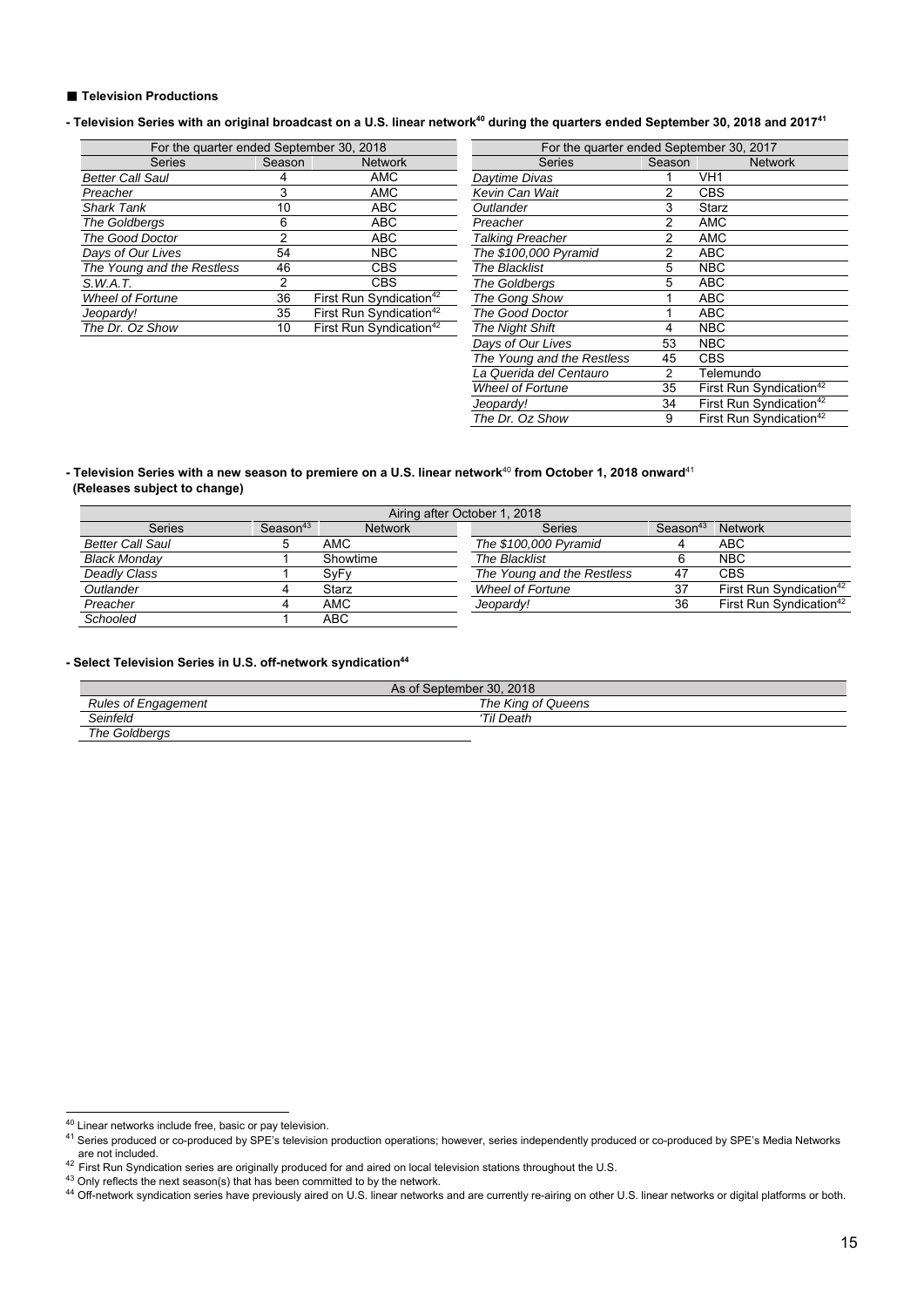#### - Television Series with an original broadcast on a digital platform<sup>45</sup> during the quarters ended September 30, 2018 and 2017<sup>46</sup>

| For the quarter ended September 30, 2018 |        |                | For the quarter ended September 30, 2017 |        |                |  |
|------------------------------------------|--------|----------------|------------------------------------------|--------|----------------|--|
| Series                                   | Season | <b>Network</b> | Series                                   | Season | <b>Network</b> |  |
| Atypical                                 |        | <b>Netflix</b> | Atypical                                 |        | Netflix        |  |
| <b>SuperMansion</b>                      |        | Crackle        | The Last Tycoon                          |        | Amazon         |  |
| Alem da Ilha                             |        | Globoplay      | The Tick                                 |        | Amazon         |  |
| El Rev del Valle                         |        | Claro Video    |                                          |        |                |  |

#### **- Television Series with a new season to premiere on a digital platform**<sup>45</sup>**from October 1, 2018 onward**<sup>46</sup>  **(Releases subject to change)**

| Airing after October 1, 2018          |                                        |                 |                    |                      |                 |  |  |
|---------------------------------------|----------------------------------------|-----------------|--------------------|----------------------|-----------------|--|--|
| <b>Series</b>                         | Season <sup>47</sup><br><b>Network</b> |                 | <b>Series</b>      | Season <sup>47</sup> | <b>Network</b>  |  |  |
| 7 Days Out                            |                                        | <b>Netflix</b>  | One Day at a Time  |                      | <b>Netflix</b>  |  |  |
| Champaign, III <sup>48</sup>          |                                        | YouTube Premium | Origin             |                      | YouTube Premium |  |  |
| Cobra Kai                             |                                        | YouTube Premium | <b>Sneakv Pete</b> |                      | Amazon          |  |  |
| <b>Crossing Swords</b>                |                                        | Hulu            | The Boys           |                      | Amazon          |  |  |
| <b>Future Man</b>                     |                                        | Hulu            | The Crown          | 3 & 4                | <b>Netflix</b>  |  |  |
| L.A.'s Finest                         |                                        | Charter         | The Tick           |                      | Amazon          |  |  |
| On Becoming God in Central<br>Florida |                                        | YouTube Premium |                    |                      |                 |  |  |

# - Television Series with an original broadcast on a non-U.S. linear network<sup>49</sup> during the quarters ended September 30, 2018 and 2017<sup>46</sup>

| 2018<br>30<br>∍ quarter ended September ∶<br>-or<br>the |        |                | 2017<br>30.<br>r the quarter ended September<br>⊦or |  |  |        |        |                |  |
|---------------------------------------------------------|--------|----------------|-----------------------------------------------------|--|--|--------|--------|----------------|--|
| Series                                                  | beason | <b>Network</b> | erritory                                            |  |  | Series | season | <b>Network</b> |  |
|                                                         |        |                |                                                     |  |  |        |        |                |  |

| <b>Europe, Middle East and Africa:</b> |  |                |                | <b>Europe, Middle East and Africa:</b> |  |                  |                       |
|----------------------------------------|--|----------------|----------------|----------------------------------------|--|------------------|-----------------------|
| Newlywed Game                          |  | 23/24 France 2 | France         | Newlywed Game                          |  | 22/23 France 2   | France                |
| Dragons' Den                           |  | vox            | Germanv        | Dragon's Den                           |  | <b>VOX</b>       | Germany               |
| Bangers & Cash                         |  | vox            | Germany        | Heldt                                  |  | <b>ZDF</b>       | Germany               |
| Everybody Loves Raymond                |  | <b>CTC</b>     | Russia         | Bangers & Cash                         |  | <b>VOX</b>       | Germany               |
| <b>Momsters</b>                        |  | UTV            | Russia         | Chain Reaction                         |  | Rai 1            | Italv                 |
| Gino's Win Your Wish List              |  | Channel 5      | United Kingdom | Kudos                                  |  | Rai4             | Italy                 |
| In Solitary                            |  | Channel 5      | United Kingdom | The Winner Is                          |  | Canale 5         | Italy                 |
| <b>Blind Date</b>                      |  | Channel 5      | United Kingdom | Everybody Loves Raymond                |  | CTC              | Russia                |
| Parents' Evening                       |  | <b>BBCNI</b>   | United Kinadom | <b>Bromans</b>                         |  | ITV <sub>2</sub> | <b>United Kinadom</b> |

| For the quarter ended September 30, 2018 |        |                | For the quarter ended September 30, 2017 |        |        |                |          |  |
|------------------------------------------|--------|----------------|------------------------------------------|--------|--------|----------------|----------|--|
| <b>Series</b>                            | Season | <b>Network</b> | erritory                                 | Series | Season | <b>Network</b> | erritory |  |

| 24 | France 2     | France         | Newlywed Game                                  | 22/23 | France 2         | France         |
|----|--------------|----------------|------------------------------------------------|-------|------------------|----------------|
|    | VOX.         | Germany        | Dragon's Den                                   | 4     | <b>VOX</b>       | Germany        |
|    | VOX.         | Germany        | Heldt                                          | 5     | ZDF              | Germany        |
|    | <b>CTC</b>   | Russia         | Bangers & Cash                                 | 5     | VOX.             | Germany        |
|    | UTV          | Russia         | Chain Reaction                                 | 11    | Rai 1            | Italy          |
|    | Channel 5    | United Kingdom | Kudos                                          | 2     | Rai4             | Italy          |
|    | Channel 5    | United Kingdom | The Winner Is                                  | 2     | Canale 5         | Italy          |
|    | Channel 5    | United Kingdom | Everybody Loves Raymond                        | 8     | <b>CTC</b>       | Russia         |
|    | <b>BBCNI</b> | United Kingdom | Bromans                                        |       | ITV <sub>2</sub> | United Kingdom |
|    |              |                | <b>Blind Date</b>                              |       | Channel 5        | United Kingdom |
|    |              |                | In Solitarv                                    |       | Channel 5        | United Kingdom |
|    |              |                | Secret Life of the Ballroom                    |       | w                | United Kingdom |
|    |              |                | Philip K. Dick's Electric Dreams <sup>50</sup> |       | Channel 4        | United Kingdom |
|    |              |                |                                                |       |                  |                |

| <b>Shark Tank Brasil</b>        |   | Canal Sony Brazil   |          | <b>Humoristinhas</b>            | Multishow        | Brazil |
|---------------------------------|---|---------------------|----------|---------------------------------|------------------|--------|
| Quem Quer ser um Milionario     |   | Globo               | Brazil   | Vai Fernandinha                 | Multishow        | Brazil |
| Ex on the Beach                 | 3 | MTV LatAm Brazil    |          | Quem Quer ser um Milionario     | Globo            | Brazil |
| Atrapada                        |   | Imagen              | Mexico   | Paguita la del Barrio           | Imagen           | Mexico |
| Rosario Tijeras                 |   | TV Azteca           | Mexico   | Enamorandonos (Love is Calling) | <b>TV Azteca</b> | Mexico |
| <b>Shark Tank Colombia</b>      |   | Canal Sony Colombia |          | Escape Perfecto (Raid the Cage) | <b>TV Azteca</b> | Mexico |
| Enamorandonos (Love is Calling) |   | Caracol             | Colombia | <b>Shark Tank Mexico</b>        | Canal Sony       | Mexico |
| Enamorandonos (Love is Calling) |   | TV Azteca           | Mexico   |                                 |                  |        |
| <b>Asia and Australia:</b>      |   |                     |          | Asia and Australia:             |                  |        |

| Latin America:                  |                     |          | <b>Latin America:</b>           |            |               |
|---------------------------------|---------------------|----------|---------------------------------|------------|---------------|
| Shark Tank Brasil               | Canal Sonv          | Brazil   | <b>Humoristinhas</b>            | Multishow  | Brazil        |
| Quem Quer ser um Milionario     | Globo               | Brazil   | Vai Fernandinha                 | Multishow  | Brazil        |
| Ex on the Beach                 | MTV LatAm Brazil    |          | Quem Quer ser um Milionario     | Globo      | <b>Brazil</b> |
| Atrapada                        | Imagen              | Mexico   | Paguita la del Barrio           | Imagen     | Mexico        |
| Rosario Tijeras                 | TV Azteca           | Mexico   | Enamorandonos (Love is Calling) | TV Azteca  | Mexico        |
| <b>Shark Tank Colombia</b>      | Canal Sony Colombia |          | Escape Perfecto (Raid the Cage) | TV Azteca  | Mexico        |
| Enamorandonos (Love is Calling) | Caracol             | Colombia | <b>Shark Tank Mexico</b>        | Canal Sonv | Mexico        |

| Asia and Australia: |      |          | Australia:<br>Asia and |      |           |
|---------------------|------|----------|------------------------|------|-----------|
| <b>Bite Club</b>    | Nine | stralia· | Love Child             | Nine | Australia |
|                     |      |          | The Wrong Girl         | ⊺er  | Australia |

 $^{45}$  Digital platforms include advertising supported video-on-demand and subscription video-on-demand ("SVOD"). The network has multi-territory rights to the series,

unless otherwise noted.<br>
<sup>46</sup> Series produced or co-produced by SPE's television production operations; however, series independently produced or co-produced by SPE's Media Networks<br>
are not included.<br>
<sup>47</sup> Only reflects t

are not included the next season(s) that has been computed to be next season of the network. The changed from Now We Here (disclosed in last quarter's Pictures Segment Supplemental Information) to Champaign, III.

<sup>49</sup> Linear networks include free, basic or pay television.

<sup>50</sup> Philip K. Dick's Electric Dreams aired on a non-US linear network (U.K. Channel 4) and on a digital platform (Amazon).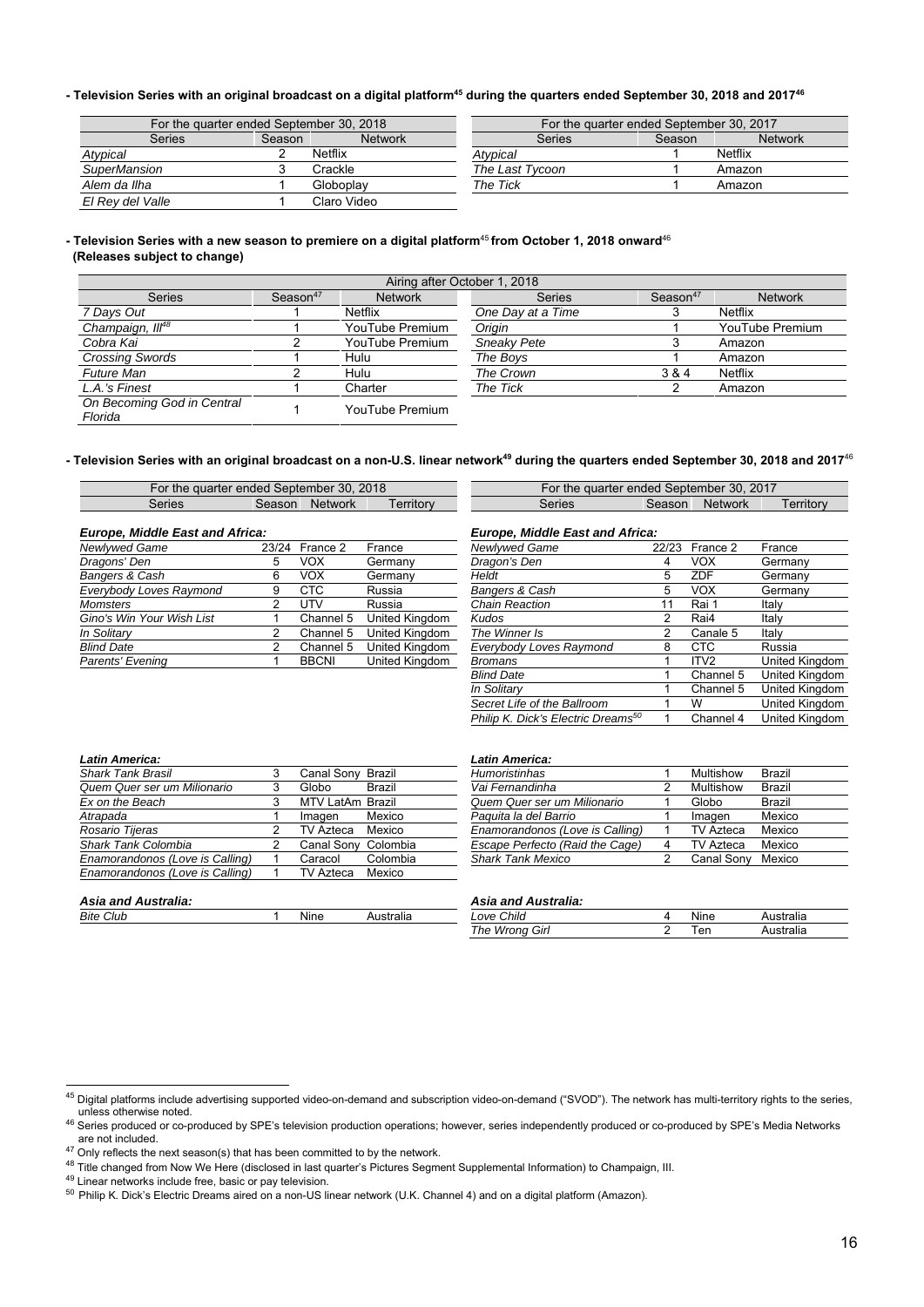#### ■ Media Networks

#### **- Television and Digital Channels as of September 30, 2018**

|                                                         |                                                                                   | As of September 30,<br>2017 |                          |                                               |                                                  |
|---------------------------------------------------------|-----------------------------------------------------------------------------------|-----------------------------|--------------------------|-----------------------------------------------|--------------------------------------------------|
| <b>Television and Digital</b><br>Channels <sup>51</sup> | Country / Region                                                                  | Launch<br>$Year^{52}$       | Sony's<br>Owner-<br>ship | Number of<br>Subscribers <sup>53</sup> (mil.) | Number of<br>Subscribers <sup>53</sup><br>(mil.) |
| <b>Europe, Middle East and Africa:</b>                  |                                                                                   |                             |                          |                                               |                                                  |
| <b>AXN Iberia</b>                                       | Spain, Portugal, Angola, Mozambique, Cape Verde                                   | 1998                        | 100%                     | 9.4                                           | 9.4                                              |
| <b>AXN White Iberia</b>                                 | Spain, Portugal, Angola, Mozambique, Cape Verde                                   | 2006                        | 100%                     | 8.6                                           | 8.6                                              |
| <b>AXN Black</b>                                        | Portugal, Angola, Mozambique, Cape Verde                                          | 2011                        | 100%                     | 3.9                                           | 3.8                                              |
| AXN Central Europe <sup>54</sup>                        | Bulgaria, Czech Republic, Slovakia, Poland, Romania,<br>Hungary, Adria            | 2003                        | 100%                     | 45.8                                          | 42.5                                             |
| <b>AXN SPIN Central Europe</b>                          | Poland, Romania                                                                   | 2012                        | 100%                     | 9.2                                           | 8.5                                              |
| Pop Italy                                               | Italy                                                                             | 2017                        | 100%                     | N/A                                           | N/A                                              |
| Cine Sony Italy                                         | Italy                                                                             | 2017                        | 100%                     | N/A                                           | N/A                                              |
| <b>AXN Germany</b>                                      | Austria, Germany, Switzerland                                                     | 2004                        | 100%                     | 3.3                                           | 3.3                                              |
| Animax Germany                                          | Austria, Germany, Switzerland                                                     | 2007                        | 100%                     | 0.3                                           | 0.3                                              |
| Sony Channel Germany                                    | Austria, Germany, Switzerland                                                     | 2013                        | 100%                     | 0.8                                           | 0.9                                              |
| Sony MAX Africa                                         | South Africa                                                                      | 2007                        | 100%                     | 7.0                                           | 7.1                                              |
| Sony Channel Africa                                     | South Africa                                                                      | 2007                        | 100%                     | 7.2                                           | 7.4                                              |
| Sony Sci-Fi Russia                                      | Russia, CIS, Georgia, Ukraine                                                     | 2007                        | 88%                      | 9.2                                           | 9.1                                              |
| Sony Channel Russia                                     | Russia, CIS, Georgia, Ukraine                                                     | 2009                        | 88%                      | 9.8                                           | 9.8                                              |
| <b>Sony Channel Baltics</b>                             | Estonia, Latvia, Lithuania                                                        | 2010                        | 88%                      | 1.4                                           | 1.5                                              |
| Sony Turbo Russia                                       | Russia, CIS, Georgia, Ukraine                                                     | 2012                        | 88%                      | 6.6                                           | 4.1                                              |
| Sony Turbo Baltics                                      | Estonia, Latvia, Lithuania                                                        | 2012                        | 88%                      | 0.8                                           | 0.9                                              |
| Sony Channel UK <sup>55</sup>                           | United Kingdom, Malta                                                             | 2011                        | 100%                     | N/A                                           | 14.5                                             |
| Movies4Men UK                                           | United Kingdom, Malta                                                             | 2012                        | 100%                     | 13.5                                          | 13.5                                             |
| Sony Movie Channel UK                                   | United Kingdom, Malta                                                             | 2012                        | 100%                     | 13.5                                          | 13.5                                             |
| <b>CSC Media Group</b>                                  | United Kingdom                                                                    | 2014                        | 100%                     | 148.7                                         | 145.5                                            |
| Viva                                                    | Israel                                                                            | 2014                        | 50%                      | 1.6                                           | 1.5                                              |
| Viva Plus                                               | Israel                                                                            | 2014                        | 50%                      | 1.6                                           | 1.0                                              |
| Film $1^{56}$                                           | Netherlands                                                                       | 2015                        | 100%                     | 0.6                                           | 0.7                                              |
| Film 1 D <sub>2</sub> C                                 | Netherlands                                                                       | 2018                        | 100%                     |                                               | $\star$                                          |
| Viasat 3                                                | Hungary                                                                           | 2015                        | 100%                     | 3.3                                           | 3.4                                              |
| Viasat 6                                                | Hungary                                                                           | 2015                        | 100%                     | 3.0                                           | 3.0                                              |
| Sony Channel Turkey <sup>57</sup>                       | Turkey                                                                            | 2016                        | 51%                      | 18.5                                          | 15.4                                             |
| Planet Turk <sup>57</sup>                               | Turkey                                                                            | 2016                        | 51%                      | 15.9                                          | 15.4                                             |
| Planet Mutfak <sup>57</sup>                             | Turkey                                                                            | 2016                        | 51%                      | 18.5                                          | 18.1                                             |
| Sony Cocuk <sup>57</sup>                                | Turkey                                                                            | 2016                        | 51%                      | 18.5                                          | 18.1                                             |
| <b>Latin America:</b>                                   |                                                                                   |                             |                          |                                               |                                                  |
| Canal Sony OLA <sup>58 59</sup>                         | Central America, South America (excluding Brazil),<br>the Caribbean Basin islands | 1995                        | 100%                     | 27.9                                          | 31.6                                             |
| AXN OLA <sup>58 59</sup>                                | Central America, South America (excluding Brazil),<br>the Caribbean Basin islands | 1999                        | 100%                     | 26.0                                          | 29.6                                             |
| Crackle OLA <sup>58</sup>                               | Pan-Regional Latin America (excluding Brazil and Mexico)                          | 2012                        | 100%                     | $\overline{a}$                                |                                                  |
| Canal Sony Brazi <sup>69</sup>                          | Brazil                                                                            | 1996                        | 100%                     | 13.3                                          | 16.8                                             |
| AXN Brazif <sup>59</sup>                                | Brazil                                                                            | 1999                        | 100%                     | 11.7                                          | 13.7                                             |
| Crackle Brazil                                          | <b>Brazil</b>                                                                     | 2012                        | 100%                     | $\overline{\phantom{0}}$                      | $\overline{\phantom{0}}$                         |
| Canal Sony Mexico <sup>58 59</sup>                      | Mexico                                                                            | 1996                        | 100%                     | 15.8                                          | 15.4                                             |
| AXN Mexico <sup>58 59</sup>                             | Mexico                                                                            | 1999                        | 100%                     | 10.0                                          | 9.5                                              |
| Crackle Mexico <sup>58</sup>                            | Mexico                                                                            | 2012                        | 100%                     | $\overline{\phantom{0}}$                      | $\qquad \qquad -$                                |
|                                                         |                                                                                   |                             |                          |                                               |                                                  |

Note: N/A means there are or were no subscribers.

\* means the television and digital channels are or were not owned, or broadcast, by SPE.

– means that SPE does not disclose the number of subscribers for SVOD services.

 $52$  Launch year represents the year the first iteration of the channel was launched in its first territory or acquired by Sony.

53 Subscriber numbers are SPE estimates; SPE does not disclose the number of subscribers for SVOD services.

 $\overline{a}$ 

58 Beginning in the fiscal quarter ended March 31, 2018, Canal Sony Latin America is now reported as Canal Sony Mexico and Canal Sony OLA; AXN Latin America is now reported as Canal Sony Mexico and Canal Sony OLA; AXN Lati

 $^{51}$  Individual channels may have more than one feed; total channel feeds were 198 as of September 30, 2018.

<sup>54</sup> Includes AXN Black and AXN White.

<sup>55</sup> Sony Channel UK closed on February 6, 2018.

<sup>&</sup>lt;sup>56</sup> Film 1 comprises the following channels: Film1 Premiere, Film1 Action, Film1 Family, and Film1 Drama. On August 31, 2017, Film1 Sundance closed and was replaced by an SVOD service from Film 1.

<sup>&</sup>lt;sup>57</sup> Planet TV comprises the following: Sony Channel Turkey, Planet Turk, Planet Mutfak, and Sony Cocuk.

<sup>&</sup>lt;sup>59</sup> As of March 31, 2018, SPE changed its source for subscriber information. Based upon this new source, subscriber numbers as of September 30, 2017 were overstated by 12.8 million subscribers.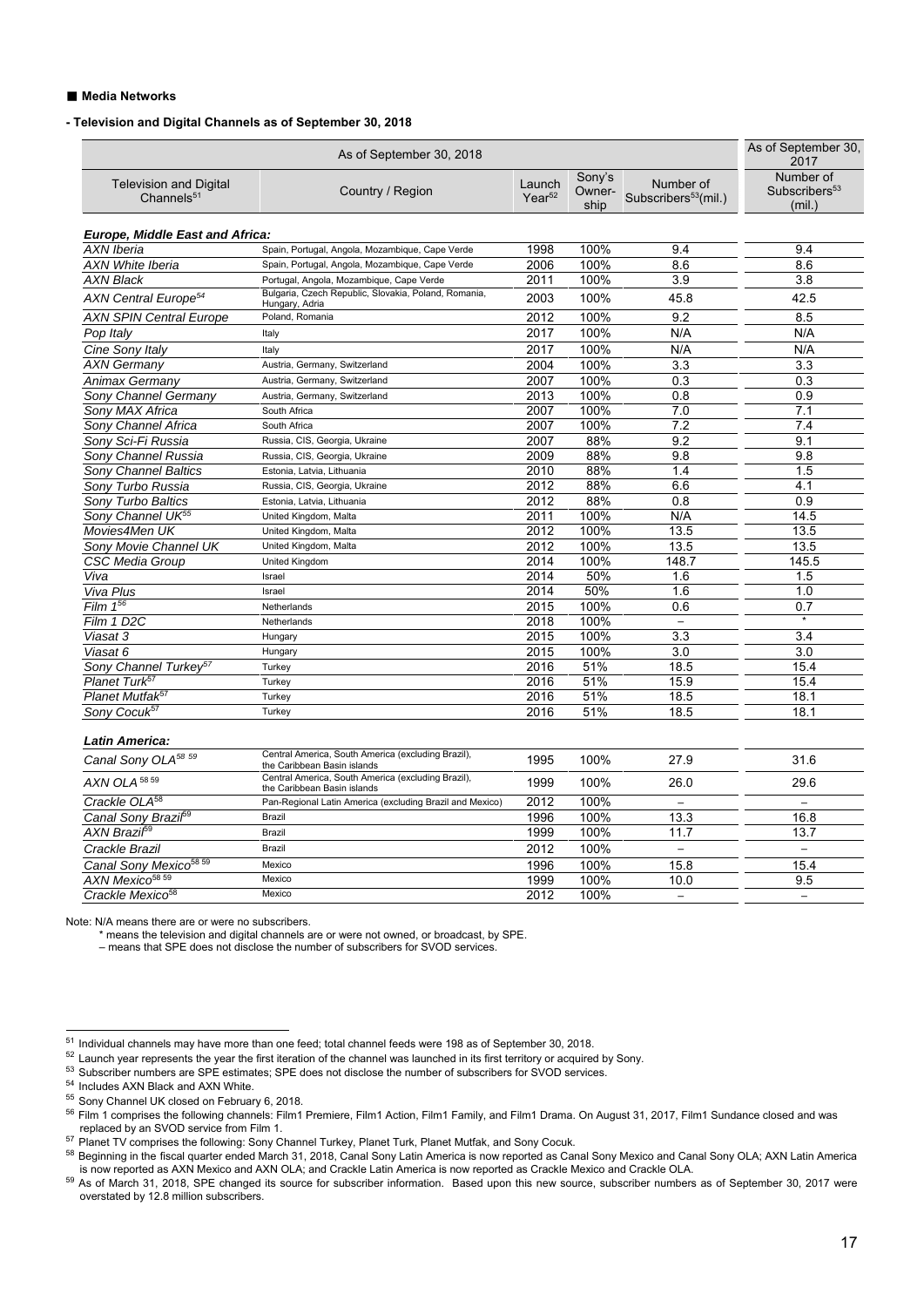|                                                         | As of September 30,<br>2017                                                                        |                       |                          |                                                  |                                                  |
|---------------------------------------------------------|----------------------------------------------------------------------------------------------------|-----------------------|--------------------------|--------------------------------------------------|--------------------------------------------------|
| <b>Television and Digital</b><br>Channels <sup>60</sup> | Country / Region                                                                                   | Launch<br>$Year^{61}$ | Sony's<br>Owner-<br>ship | Number of<br>Subscribers <sup>62</sup><br>(mil.) | Number of<br>Subscribers <sup>62</sup><br>(mil.) |
| <b>Asia and Australia:</b>                              |                                                                                                    |                       |                          |                                                  |                                                  |
| India Channels <sup>63</sup>                            | India, North America, Europe, the Pacific, SE Asia,<br>Australia, Middle East and Africa           | 1995                  | 100%                     | 1285.6                                           | 1206.7                                           |
| AXN Asia                                                | Taiwan, Vietnam, Malaysia, Indonesia, Hong Kong,<br>Singapore, and other parts of East and SE Asia | 1997                  | 100%                     | 17.3                                             | 20.1                                             |
| Animax Asia                                             | SE Asia, Taiwan, Hong Kong, S. Asia, Philippines, Pakistan,<br>Thailand                            | 2004                  | 100%                     | 10.6                                             | 12.2                                             |
| Sony Channel Asia                                       | Thailand, Singapore, other parts of East Asia                                                      | 2007                  | 100%                     | 2.7                                              | 1.7                                              |
| ONE                                                     | Malaysia, Indonesia, Singapore, Brunei                                                             | 2010                  | 100%                     | 3.4                                              | 3.2                                              |
| AXN Japan                                               | Japan                                                                                              | 1998                  | 65%                      | 7.4                                              | 7.4                                              |
| Animax Japan                                            | Japan                                                                                              | 1998                  | 50%                      | 8.5                                              | 8.6                                              |
| <b>Animax on PlayStation</b>                            | Japan                                                                                              | 2017                  | 100%                     | $\overline{\phantom{0}}$                         | $\star$                                          |
| <b>Kids Station</b>                                     | Japan                                                                                              | 2017                  | 51%                      | 7.8                                              | 7.9                                              |
| <b>AXN Mystery Japan</b>                                | Japan                                                                                              | 2008                  | 100%                     | 6.4                                              | 6.8                                              |
| Star Channel Japan                                      | Japan                                                                                              | 2013                  | 25%                      | 1.1                                              | 1.1                                              |
| <b>AXN Korea</b>                                        | South Korea                                                                                        | 2011                  | 49%                      | 20.5                                             | 19.2                                             |
| Animax Korea                                            | South Korea                                                                                        | 2006                  | 100%                     | 25.5                                             | 24.1                                             |
| <b>FMN</b>                                              | Indonesia                                                                                          | 2013                  | 50%                      | 0.3                                              | 0.4                                              |
| Crackle Australia                                       | Australia                                                                                          | 2010                  | 100%                     | N/A                                              | N/A                                              |
| <b>GEM</b>                                              | Vietnam                                                                                            | 2014                  | 100%                     | 1.0                                              | 1.9                                              |
| <b>GEM</b> Asia                                         | Cambodia, Hong Kong, Indonesia, Thailand                                                           | 2015                  | 65%                      | 1.1                                              | 0.8                                              |
| <b>North America:</b>                                   |                                                                                                    |                       |                          |                                                  |                                                  |
| <b>GSN</b>                                              | U.S.                                                                                               | 1994                  | 58%                      | 59.1                                             | 64.6                                             |
| Crackle U.S.                                            | U.S.                                                                                               | 2009                  | 100%                     | N/A                                              | N/A                                              |
| Crackle Canada <sup>64</sup>                            | Canada                                                                                             | 2010                  | 100%                     | N/A                                              | N/A                                              |
| Sony Movie Channel U.S.                                 | U.S.                                                                                               | 2010                  | 100%                     | 5.4                                              | 5.6                                              |
| CineSony                                                | U.S.                                                                                               | 2012                  | 100%                     | 3.6                                              | 3.6                                              |
| Hollywood Suite 90s Movies                              | Canada                                                                                             | 2012                  | 47%                      | 0.4                                              | 0.4                                              |
| Hollywood Suite 2000s Movies                            | Canada                                                                                             | 2012                  | 47%                      | 0.4                                              | 0.4                                              |
| getTV                                                   | U.S.                                                                                               | 2014                  | 100%                     | 46.4                                             | 47.7                                             |
| FunimationNow                                           | U.S.                                                                                               | 2017                  | 95%                      | $\overline{\phantom{0}}$                         | $\star$                                          |

Note: N/A means there are or were no subscribers.

\* means the television and digital channels are or were not owned, or broadcast, by SPE.

– means that SPE does not disclose the number of subscribers for SVOD services.

Since March 31, 2018, SPT launched the Film1 D2C over-the-top service ("OTT") in the Netherlands in June 2018; previously, SPT launched the Animax on PlayStation SVOD service in Japan in December 2017. SPE does not disclose the number of subscribers for SVOD/OTT services.

Since June 30, 2018, SPT launched Sony Marathi, a new channel in India, on August 19<sup>th</sup>, 2018.

#### *Number of Channels and Subscribers (Total)*

|                                                    | As of September 30, 2018 | As of September 30, 2017 |
|----------------------------------------------------|--------------------------|--------------------------|
| Number of Channels (Total)                         | 101                      | 101                      |
| Number of Subscribers <sup>62</sup> (Total) (mil.) | Approx. 1,999.7          | Approx 1,941.8           |

 $^{60}$  Individual channels may have more than one feed; total channel feeds were 198 as of September 30, 2018.

<sup>&</sup>lt;sup>61</sup> Launch year represents the year the first iteration of the channel was launched in its first territory or acquired by Sony.<br><sup>62</sup> Subscriber numbers are SPE estimates; SPE does not disclose the number of subscribers fo

<sup>63</sup> India Channels comprise the following: SET, MAX, SAB, PIX, ATHH, MIX, SIX, AXN, PAL, MAX 2, SONY ESPN, WAH, Sony Le PLEX, Sony BBC Earth, Sony ROX HD, Sony YAY!, Sony Marathi, and the TEN Sports Channels The first of the India Channels was launched in 1995 with the others launched at various times thereafter. International subscribers (subscribers from outside of India) account for 2.0 million and 2.0 million of the totals noted for September 30, 2018 and 2017, respectively.

<sup>64</sup> Crackle Canada closed on June 28, 2018.